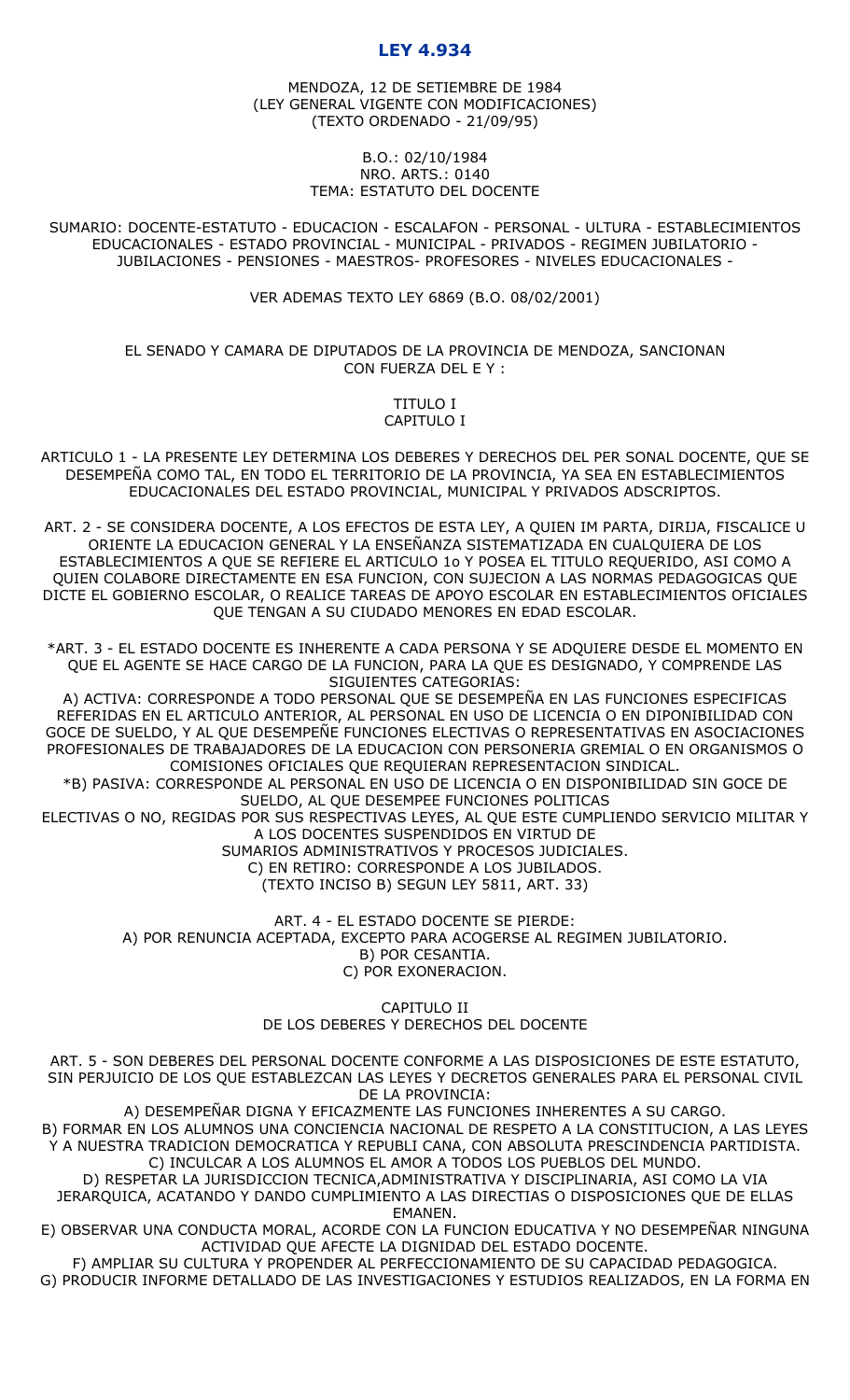#### QUE LA DIRECCION GENERAL DE ESCUELAS Y/O LA DIRECCION GENERAL DE ENSEÑANZA MEDIA LO REGLAMENTEN, CUANDO HAGA USO DE LOS DERECHOS RECONOCIDOS EN LOS INCISOS 1) Y 11) DEL ARTICULO 6o.

\*ART. 6 - SON DERECHOS DEL PERSONAL DOCENTE, SIN PERJUICIO DE LOS QUE RECONOZCAN LAS LEYES Y DECRETOS GENERALES PARA EL PERSONAL CIVIL DE LA PROVINCIA:

A) LA ESTABILIDAD EN EL CARGO, GRADO JERARQUICO Y UBICACION QUE SOLO PODRA MODIFICARSE EN VIRTUD DE RESOLUCION ADOPTADA DE ACUERDO CON LAS DISPOSICIONES DE ESTE ESTATUTO. B) EL GOCE DE UNA REMUNERACION Y JUBILACION JUSTA ACTUALIZADA DE ACUERDO CON LAS

PRESCRIPCIONES DE ESTE ESTATUTO Y DE LAS LEYES Y DECRETOS QUE ESTABLEZCAN LA FORMA Y MODO DE SU ACTUALIZACION.

C) EL DERECHO AL ASCENSO, AL AUMENTO DE HORAS DE CLASES SEMANALES Y AL TRASLADO, SIN MAS REQUISITOS QUE SUS ANTECEDENTES PROFESIONALES Y LOS RESULTADOS DE LOS CONCURSOS ESTABLECIDOS PARA CADA RAMA DE LA ENSEÑANZA.

\*D) (DEROGADO POR LEY 5811, ART. 34)

E) EL CONOCIMIENTO DE LOS ANTECEDENTES DE LOS ASPIRANTES Y EL DE LAS NOMINAS HECHAS SEGUN EL ORDEN DE MERITO, PARA LOS NOMBRAMIENTOS, ASCENSOS, AUMENTO DE HORAS DE CLASES SEMANALES, PERMUTAS Y TRASLADOS.

F) LA CONCENTRACION DE TAREAS.

G) EL EJERCICIO DE SU ACTIVIDAD EN ADECUADAS CONDICIONES PEDAGOGICAS, DE LOCAL, HIGIENE, MATERIAL DIDACTICO Y NUMERO DE ALUMNOS.

H) EL RECONOCIMIENTO DE LAS NECESIDADES DEL NUCLEO FAMILIAR.

I) EL GOCE DE VACACIONES ESCOLARES REGLAMENTARIAS Y DE LAS LICENCIAS Y PERMISOS ACORDADOS POR LA LEY DE LA MATERIA PARA EL PERSONAL CIVIL DE LA PROVINCIA.

J) LA LIBRE AGREMIACION PARA EL ESTUDIO DE LOS PROBLEMAS EDUCATIVOS Y LA DEFENSA DE SUS INTERESES PROFESIONALES.

K) LA PARTICIPACION EN EL REGIMEN ESCOLAR, EN LAS JUNTAS CALIFICADORAS DE MERITOS Y EN LAS DE DISCIPLINA.

L) SEIS MESES DE LICENCIA CON GOCE DE HABERES EN TODOS SUS CARGOS POR CADA CINCO AOS CUMPLIDOS EN EL EJERCICIO DE LA DOCENCIA, A FIN DE REALIZAR ESTUDIOS DE PERFECCIONAMIENTO DE ACUERDO CON LA REGLAMENTACION RESPECTIVA. ESTE BENEFICIO TENDRA CARACTER ACUMULATIVO. LL) LICENCIA CON GOCE DE HABERES CUANDO OBTENGA BECA DE ESTUDIO DE HASTA UN AÑO DE DURACION. ESTE BENEFICIO ES INDEPENDIENTE DEL ACORDADO EN EL INCISO ANTERIOR, Y NO PODRA RECAER MAS DE UNA VEZ EN UNA MISMA PERSONA.

EL GOBIERNO ESCOLAR NO PODRA OTORGAR MAS DE DIEZ LICENCIAS DE LAS CONTEMPLADAS EN EL INCISO L) Y EL PRESENTE, DURANTE CADA EJERCICIO FINANCIERO.

M) LA DEFENSA DE SUS DERECHOS E INTERESES LEGITIMOS, MEDIANTE LAS ACCIOANES Y RECURSOS QUE ESTE ESTATUTO O LAS LEYES Y DECRETOS REGLAMENTARIOS ESTABLEZCAN.

N) LA ASISTENCIA SOCIAL Y SU PARTICIPACION, POR ELECCION, EN EL GOBIERNO DE LA MISMA. ) EL EJERCICIO DE TODOS LOS DERECHOS POLITICOS INHERENTES A SU CONDICION DE CIUDADANO. O) EL RECONOCIMIENTO DE LOS DIAS Y MESES DE VACACIONES GANADOS DURANTE LOS PERIODOS LECTIVOS COMO SUPLENTES PARA SER COMPUTADOS A LOS EFECTOS DE LA BONIFICACION POR

ANTIGUEDAD Y JUBILACION.

(VEASE LEY 5811, -LEY DE SUELDOS- ART. 34)

CAPITULO III DE LA UBICACION DE LOS ESTABLECIMIENTOS

\*ART. 7 - EL GOBIERNO ESCOLAR CLASIFICARA LOS ESTABLECIMIENTOS DE ENSEÑANZA POR SU UBICACION Y CARACTERISTICAS EN CATEGORIAS A, B, C, CH, D, E, F, G, H, I Y J. (TEXTO SEGUN LEY 5879, ART. 1)

\*ART. 8 - EL GOBIERNO ESCOLAR CLASIFICARA LAS ESCUELAS SOBRE LA BASE DEL DICTAMEN QUE CADA CUATRO (4) AÑOS PRODUCIRA UNA COMISION ESPECIAL, INTEGRADA POR OCHO (8) DOCENTES EN ACTIVIDAD DE LOS NIVELES EXISTENTES Y PRESIDIDA POR EL SECRETARIO TECNICO RESPECTIVO PARA CADA NIVEL, SEGUN EL ESTABLECIMIENTO POR CLASIFICAR. DICHA COMISION ESTARA CONSTITUIDA POR CUATRO (4) MIEMBROS DESIGNADOS POR EL GOBIERNO ESCOLAR, Y CUATRO (4) A PROPUESTA DE LA O LAS ENTIDADES GREMIALES QUE LEGALMENTE LOS REPRESENTEN. LA CLASIFICACION SE EFECTUARA EN LOS MESES DE JUNIO Y JULIO DEL AÑO CORRESPONDIENTE.

EL GOBIERNO ESCOLAR, PREVIO DICTAMEN DE LA COMISION, PODRA EN CUALQUIER MOMENTO MODIFICAR LA CLASIFICACION OTORGADA A UN ESTABLECIMIENTO, CUANDO CIRCUNSTANCIAS SOBREVINIENTES ACONSEJAREN TAL MEDIDA. (TEXTO SEGUN LEY 5879, ART. 2)

> CAPITULO IV DEL ESCALAFON

ART. 9 - EL ESCALAFON DOCENTE QUEDA DETERMINADO, EN LOS DISTINTOS NI VELES O MODALIDADES DE LA ENSEÑANZA, POR LOS GRADOS JERARQUICOS CORRESPONDIENTES A LAS REPARTICIONES TECNICAS Y A LOS RESPECTIVOS ESTABLECIMIENTOS DE ENSEÑANZA.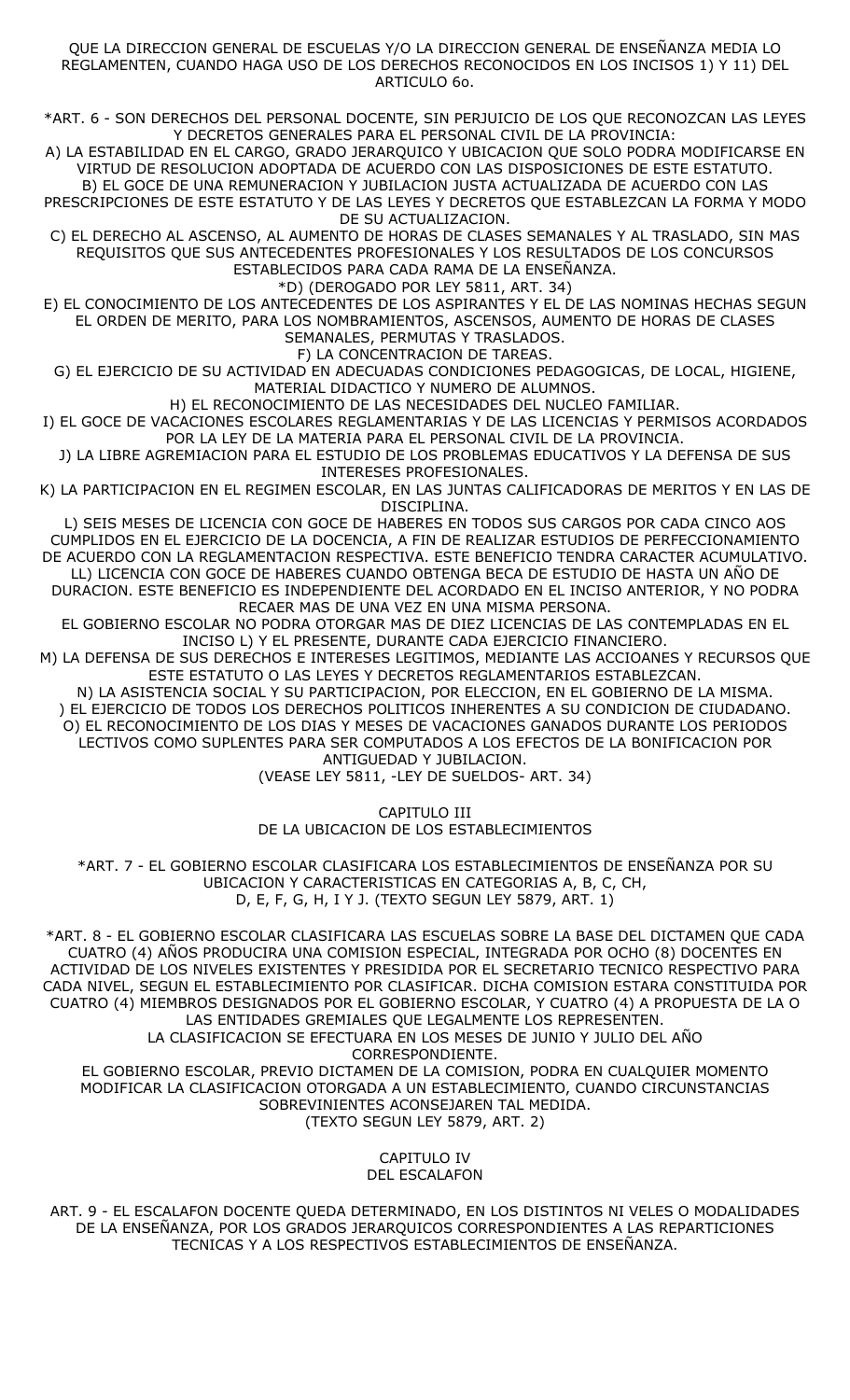### CAPITULO V DE LAS JUNTAS CALIFICADORAS DE MERITOS

ART. 10 - SE CONSTITUIRA UN ORGANISMO PERMANENTE PARA CADA NIVEL QUE SE DENOMINARA JUNTA CALIFICADORA DE MERITOS .ESTARA INTEGRADA POR CUATRO (4) REPRESENTANTES ELEGIDOS POR LOS DOCENTES Y TRES (3) MIEMBROS DESIGNADOS POR EL GOBIERNO ESCOLAR, CON LA PRESIDENCIA DEL SECRETARIO TECNICO RESPECTIVO QUIEN SOLO TENDRA VOTO EN CASO DE EMPATE.

ART. 11 - LOS REPRESENTANTES DE LOS DOCENTES EN LAS JUNTAS CALIFICA DORAS DE MERITOS SERAN ELEGIDOS POR VOTO SECRETO Y OBLIGATORIO DEL PERSONAL DOCENTE POR EL PERIODO DE TRES (3) AÑOS Y NO PODRAN SER REELEGIDOS PARA EL PERIODO SIGUIENTE. EN CADA ELECCION DEBERAN ELEGIRSE, ADEMAS, CUATRO (4) SUPLENTES QUE SE INCORPORARAN A CADA JUNTA CALIFICADORA EN LOS CASOS DE AUSENCIA O VACANCIA DEL TITULAR. LA ELECCION SE EFECTUARA A SIMPLE PLURALIDAD DE SUFRAGIOS, CORRESPONDIENDO TRES (3) REPRESENTANTES A LA MAYORIA Y UNO A LA PRIMERA MINORIA. EN EL CA

SO DE PRESENTARSE UNA LISTA UNICA, O QUE LOS VOTOS OBTENIDOS POR LA PRIMERA MINORIA NO ALCANCEN AL 25% DEL TOTAL DE LOS VOTOS OBTENIDOS POR LA MAYORIA, LOS CUATRO (4) CARGOS SE ADJUDICARAN A LOS CANDIDATOS DE ESTA. LOS TRES (3) MIEMBROS DESIGNADOS PARA CADA JUNTA POR EL GOBIERNO ESCOLAR, DEBERAN SER DOCENTES Y DURARAN UN AÑO EN SU CARGO. TODOS LOS MIEMBROS DE LAS JUNTAS CALIFICADORAS DEBERAN SER DOCENTES EN ACTIVIDAD, CON UN MINIMO DE DIEZ (10) AÑOS DE ANTIGUEDAD.

ART. 12 - PARA LA CONSIDERACION Y ESTUDIO DEL LEGAJO DE ACTUACION DEL PERSONAL DE CADA NIVEL DE LA ENSEÑANZA SE INCORPORARA:

A) A LAS JUNTAS CALIFICADORAS DE MERITOS DEL NIVEL PRIMARIO; EL INSPECTOR TECNICO ESCOLAR DE LA ESPECIALIDAD QUE TENDRA VOZ PERO NO VOTO.

B) A LA JUNTA CALIFICADORA DE MERITOS DEL NIVEL MEDIO: UN JURADO INTEGRADO POR CINCO (5) DOCENTES DE CADA AREA QUIENES TENDRA VOZ PERO NO VOTO Y DEBERAN SER ELEGIDOS POR EL GOBIERNO ESCOLAR.

ART. 13 - LAS JUNTAS CALIFICADORAS DE MERITOS TENDRAN A SU CARGO: A) ESTUDIAR Y CUSTODIAR LOS LEGAJOS DE ANTECEDENTES DE TODO EL PERSONAL Y EFECTUAR SU CLASIFICACION GENERAL POR ORDEN DE MERITO. B) FORMULAR LA NOMINA DE ASPIRANTES A INGRESO.

C) DICTAMINAR EN LOS PEDIDOS DE PERMUTAS, TRASLADOS Y REINCORPORACIONES.

D) CONSIDERAR LAS PETICIONES DE PERMANENCIA EN ACTIVIDAD, SEGUN PROVEAN LAS LEYES DE JUBILACIONES.

E) PRONUNCIARSE EN LAS SOLICITUDES DE BECAS. LAS JUNTAS CALIFICADORAS DE MERITOS DARAN LA MAS AMPLIA PUBLICIDAD A LAS LISTAS POR ORDEN DE MERITO DE LOS ASPIRANTES A INGRESO, Y A LOS ASCENSOS, TRASLADOS Y PERMUTAS.

F) DICTAR SU PROPIO REGLAMENTO FUNCIONAL.

ART. 14 - EN CASO DE DISCONFORMIDAD CON LAS RESOLUCIONES DE LAS JUNTAS CALIFICADORAS, EL DOCENTE PODRA INTERPONER RECURSOS DE REPOSICION ANTE LAS MISMAS, Y DE APELACION EN SUBSIDIO, DENTRO DE LOS DIEZ (10) DIAS DE NOTIFICADO, ANTE LA DIRECCION GENERAL DE ESCUELAS O DIRECCION DE ENSEÑANZA MEDIA, SEGUN CORRESPONDA, QUIENES RESOLVERAN EN DEFINITIVA EN EL PLAZO ESTABLECIDO EN EL ARTICULO 53o.

> CAPITULO VI DE LA CARRERA DOCENTE

ART. 15 - EL INGRESO EN LA CARRERA DOCENTE SE EFECTUARA POR NOMBRAMIEN TO PARA EL CARGO DE MENOR JERARQUIA DEL ESCALAFON RESPECTIVO.

> CAPITULO VII DEL INGRESO EN LA DECENCIA

ART. 16 - PARA EL INGRESO EN LA DOCENCIA, EL ASPIRANTE DEBERA AJUSTARSE A LAS SIGUIENTES CONDICIONES GENERALES:

A) SER ARGENTINO NATIVO, POR OPCION O NATURALIZADO, Y DOMINAR EL IDIOMA CASTELLANO B) POSEER LA CAPACIDAD FISICA, PSIQUICA, BUENA SALUD Y CONDUCTA MORAL NECESARIAS PARA EL DESEMPEÑO DE SUS FUNCIONES.

C) POSEER TITULO DOCENTE, CONFORME A LO ESTABLECIDO EN ESTE ESTATUTO, Y LOS REGLAMENTOS QUE SE DICTEN EN SU CONSECUENCIA Y EN FUNCION DE LAS NECESIDADES, MODALIDADES Y CONVENIENCIAS DE LA ENSEÑANZA E INCUMBENCIAS A QUE AQUELLAS CORRESPONDAN. D) POSEER TITULO AFIN CON LA ESPECIALIDAD RESPECTIVA, EN SU CASO, CUANDO SE TRATE DE PROVEER ASIGNATURAS O CARGOS TECNICO-PROFESIONALES DE ACTIVIDADES PRACTICAS DE GABINETE, LABORATORIOS, PLANTAS INDUSTRIALES EN ESTABLECIMIENTOS DE ENSEÑANZA; Y/O CERTIFICADOS DE CAPACITACION PROFESIONAL PARA MAESTROS DE TALLER EN LOS ESTABLECIMIENTOS EN QUE SE IMPARTE ENSEÑANZA INDUSTRIAL, COMERCIAL, PROFESIONAL DE MUJERES Y DE OFICIOS. E) EN LA ENSEÑANZA SUPERIOR, POSEER LOS TITULOS Y ANTECEDENTES QUE ESTABLEZCA LA REGLAMENTACION.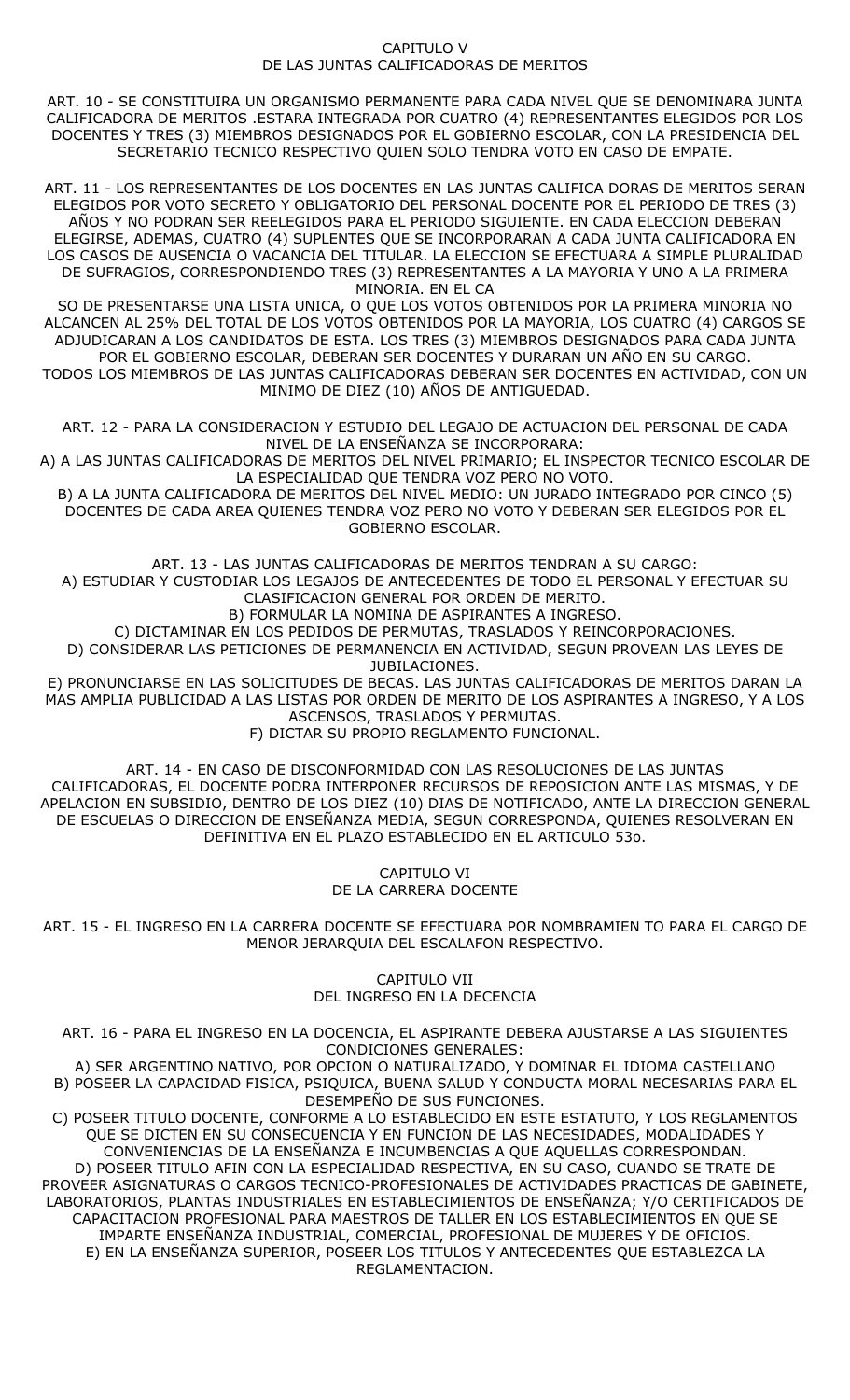ART. 17 - PODRA, EXCEPCIONALMENTE, INGRESARSE EN LA DOCENCIA CON CERTIFICADO DE CAPACITACION PROFESIONAL AFIN CON LA MATERIA Y CONTENIDO CULTURAL Y TECNICO DE LA ASIGNATURA: A) CUANDO NO EXISTA PARA DETERMINADA ASIGNATURA O CARGO, TITULO EN LAS CONDICIONES PREVISTAS EN EL ARTICULO 16o. B) CUANDO NO SE PRESENTEN CONCURSANTES EN LAS CONDICIONES ESTABLECIDAS PARA LA PROVISION DEL RESPECTIVO CARGO.

ART. 18 - EN LO SUCESIVO NO SE CONCEDERAN AUTORIZACIONES O HABILITACIONES PARA EL EJERCICIO DE LA ENSEÑANZA PRE-PRIMARIA, PRIMARIA, MEDIA Y SUPERIOR EN SUS DISTINTAS MODALIDADES, EN AQUELLAS ASIGNATURAS Y CARGOS PARA LOS CUALES EXISTEN TITULOS SEGUN PREVE EL ARTICULO 16o.

ART. 19 - NO SE RECONOCERAN EQUIVALENCIAS DE LOS TITULOS OTORGADOS POR INSTITUTOS PROVINCIALES O PROVENIENTES DE OTROS PAISES, SINO EN CUMPLIMIENTO DE LEYES O TRATADOS QUE LAS AUTORICEN EXPRESAMENTE.

ART. 20 - LA REGLAMENTACION DETERMINARA LAS INCUMBENCIAS DE LOS TITULOS DECLARADOS DOCENTES, HABILITANTES Y SUPLETORIOS, EN ORDEN EXCLUYENTE, A QUE SE REFIEREN LOS ARTICULOS 16o Y 17o DE ESTE ESTATUTO, Y ASIMISMO LOS PUNTAJES QUE ATRIBUIRA A CADA UNO DE ELLOS RECONOCIENDO PREFERENCIA A LOS OTORGADOS POR ESTABLECIMIENTOS DE FORMACION DE PROFESORES.

> CAPITULO VIII DE LAS DESIGNACIONES

ART. 21 - LAS DESIGNACIONES DEL PERSONAL DOCENTE SE HARAN CON CARACTER DE TITULAR, CUANDO SE PRODUZCAN LAS VACANTES. MIENTRAS TANTO SE PROVEA EL TITULAR, SE DESIGNARA AL PERSONAL DOCENTE SUPLENTE, DENTRO DE LOS CINCO (50 DIAS DE PRODUCIDA LA VACANTE.

> CAPITULO IX DE LA ESTABILIDAD

ART. 22 - EL PERSONAL TITULAR COMPRENDIDO EN EL PRESENTE ESTATUTO TENDRA DERECHO A LA ESTABILIDAD EN EL CARGO MIENTRAS DURE SU BUENA CONDUCTA Y CONSERVE LAS CONDICIONES MORALES, LA EFICIENCIA DOCENTE Y LA CAPACIDAD FISICA Y PSIQUICA INHERENTES A SU DESEMPEÑO. NO PODRA SER REMOVIDO, DISMINUIDO SU GRADO JERARQUICO, NI SUSPENDIDO POR MAS DE CINCO (5) DIAS SIN RESOLUCION RECAIDA EN SUMARIO INTRUIDO DE ACUERDO CON LAS NORMAS ESTABLECIDAS EN EL CAPITULO XVII.

ART. 23 - CUANDO POR RAZONES DE CAMBIO DE PLAN DE ESTUDIOS O CLAUSURA DE ESCUELAS, CURSOS, DIVISIONES O SECCIONES DE GRADO, SEAN SUPRIMIDAS ASIGNATURAS O CARGOS DOCENTES Y LOS TITULARES DEBAN QUEDAR EN DISPONIBILIDAD, ESTA SERA CON GOCE DE SUELDO. LA SUPERIORIDAD PROCEDERA A DARLES NUEVO DESTINO, CON INTERVENCION DE LA RESPECTIVA JUNTA CALIFICADORA QUE TENDRA EN CUENTA SU TITULO DE ESEPECIALIDAD DOCENTE, O TECNICO-PROFESIONAL Y EL TURNO EN QUE SE DESEMPEÑAN:

A) EN EL MISMO ESTABLECIMIENTO O EN OTRO DE LA MISMA LOCALIDAD.

B) EN OTRA LOCALIDAD, PREVIO CONSENTIMIENTO DEL INTERESADO. LA DISCONFORMIDAD FUNDADA OTORGA DERECHO AL DOCENTE A PERMANECER HASTA UN AÑO EN DISPONIBILIDAD ACTIVA, CON GOCE DE SUELDO, Y OTRO AÑO EN DISPONIBILIDAD, SIN GOCE DE SUELDO, CUMPLIDO EL CUAL QUEDARA CESANTE EN EL CARGO.

DURANTE ESTOS DOS (2) AÑOS TENDRA PRIORIDAD PARA OCUPAR LAS VACANTES QUE SE PRODUZCAN EN LA ZONA.

EL PERSONAL SUPLENTE CESARA AUTOMATICAMENTE AL FINALIZAR LAS TAREAS CORRESPONDIENTES A CADA CURSO ESCOLAR, O LA HACERSE CARGO DE SUS FUNCIONES EL TITULAR.

TENDRA DERECHO A VACACIONES EN LA PROPORCION DE UNO POR CADA TRES (3) DIAS TRABAJADOS, EN FORMA CONTINUA O DISCONTINUA.

> CAPITULO X DE LA CALIFICACION DEL PERSONAL DOCENTE

ART. 24 - LA DIRECCION DE CADA ESTABLECIMIENTO REGISTRARA LA INFORMACION NECESARIA SOBRE CADA DOCENTE TITULAR O SUPLENTE QUE SE DESEMPEÑE EN EL MISMO, DE ACUERDO CON LAS NORMAS QUE AL RESPECTO DICTE LA SUPERIORIDAD ESCOLAR. EL INTERESADO TENDRA DERECHO A CONOCERLA Y A REQUERIR SE LA COMPLEMENTE SI ADVIERTE OMISIONES.

ART. 25 - LA CALIFICACION ACORDADA POR EL SUPERIOR JERARQUICO SERA ANUAL, APRECIARA LAS CONDICIONES Y APTITUDES DEL DOCENTE, SE BASARA EN LAS CONSTANCIAS OBJETIVAS DEL LIBRO DE ACTUACION PROFESIONAL, Y SE AJUSTARA A UNA ESCALA DE CONCEPTOS Y SU CORRELATIVA VALORACION NUMERICA. EN CASO DE DISCONFORMIDAD, EL INTERESADO PODRA ENTABLAR RECURSO DE REPOSICION ANTE QUIEN LA OTORGO, Y DE APELACION EN SUBSIDIO, DENTRO DE LOS DIEZ (10) DIAS DE NOTIFICADO, ANTE EL DIRECTOR GENERAL DE ESCUELAS O LA DIRECCION DE ENSEÑANZA MEDIA, SEGUN CORRESPONDA, QUIENES RESOLVERAN EN DEFINITIVA. LA REGLAMENTACION ESTABLECERA EL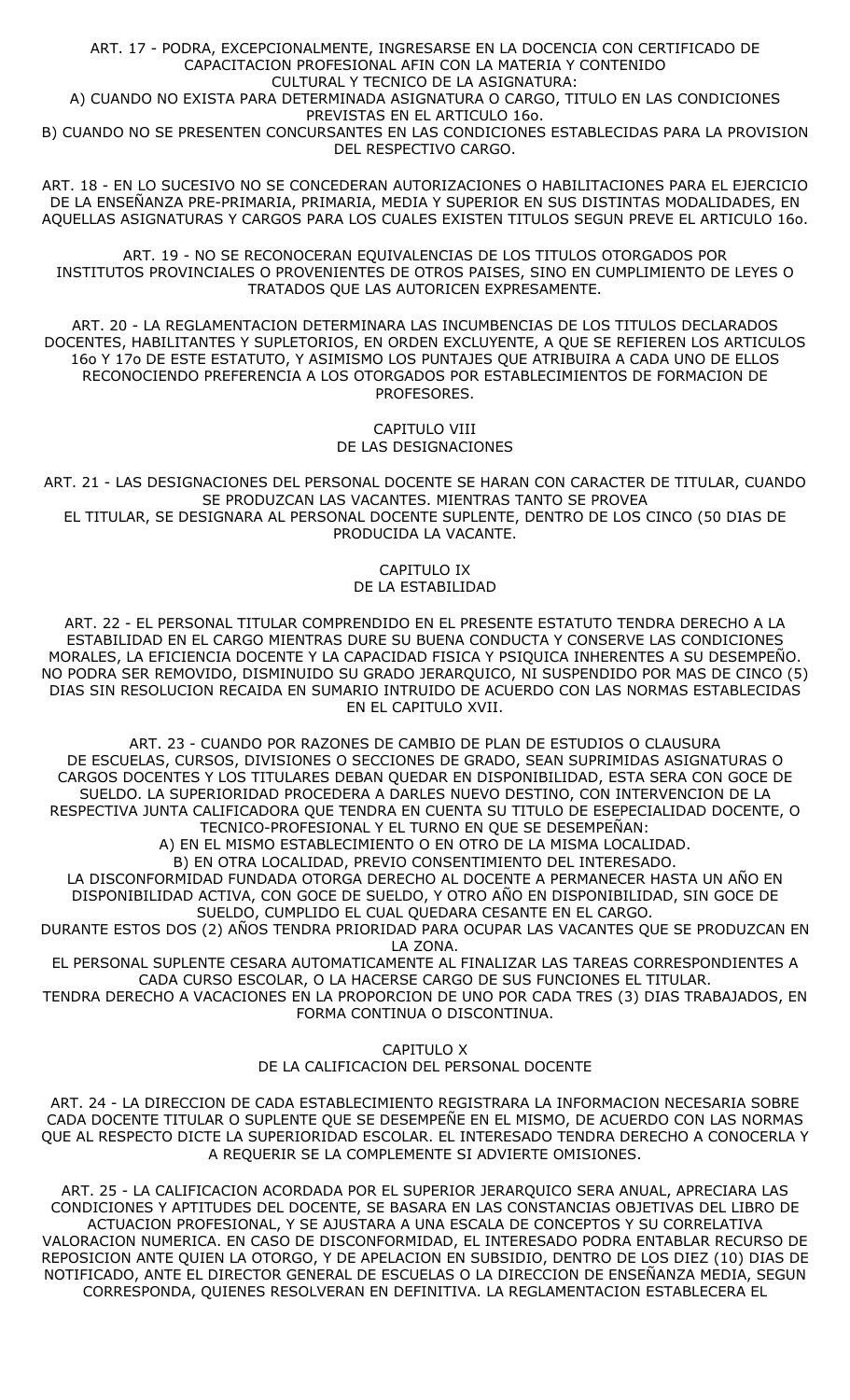## FUNCIONAMIETO DEL ORGANISMO COMPETENTE QUE ENTENDERA EN EL RECURSO. LA HOJA DE CONCEPTO Y LAS ACTUACIONES PRODUCIDAS, SE ELEVARAN ANUALMENTE A LA JUNTA CALIFICADORA DE MERITOS.

### CAPITULO XI DEL PERFECCIONAMIENTO DOCENTE

ART. 26 - LAS AUTORIDADES ESCOLARES ESTIMULARAN Y FACILITARAN LA SUPERACION TECNICA Y PROFESIONAL DEL PERSONAL DOCENTE EN EJERCICIO, MEDIANTE LA CREACION DE INSTITUTOS DE ESPECIALIZACION DOCENTE, DICTADO DE CURSOS DE PERFECCIONAMIENTO Y EL OTORGAMIENTO DE BECAS DE ESTUDIO E INVESTIGACION EN EL PAIS Y EN EL EXTRANJERO.

> CAPITULO XII DE LOS ASCENSOS

ART. 27 - LOS ASCENSOS SERAN POR GRADOS DENTRO DE UNA SOLA JERARQUIA, EN CADA NIVEL Y MODALIDAD DE LA ENSEÑANZA.

ART. 28 - TODO ASCENSO SE HARA POR CONCURSO DE TITULOS Y ANTECEDENTES AL QUE SE AGREGARAN PRUEBAS DE OPOSICION EN LOS CASOS EXPRESAMENTE SEÑALADOS EN ESTE ESTATUTO.

ART. 29 - EL PERSONAL DOCENTE TENDRA DERECHO A LOS ASCENSOS, SIEMPRE QUE: A) REVISTE EN LA SITUACION DEL INCISO A) DEL ARTICULO 3o. B) POSEA LA ANTIGUEDAD MINIMA QUE SE REQUIERA PARA EL CONCURSO EN QUE SE PRESENTE. C) HAYA MERECIDO CONCEPTOS SINTETICOS NO INFERIOR A "MUY BUENO", EN LOS DOS (2) ULTIMOS AÑOS DE EJERCICIO DE LA DOCENCIA.

D) REUNA LAS DEMAS CONDICIONES EXIGIDAS PARA LA PROVISION DE LA VACANTE A QUE ASPIRA. NO REGIRAN LOS APARTADOS B) Y D) CUANDO SEA DECLARADO DESIERTO EL CONCURSO ABIERTO PARA LA PROVISION DEL RESPECTIVO CARGO, POR AUSENCIA DE CONCURSANTES.

ART. 30 - EN TODOS LOS CASOS DE ASCENSO SE DEBERA RESPETAR EL ORDEN DE MERITO ASIGNADO POR LAS JUNTAS CALIFICADORAS DE MERITOS Y/O DECISIONES DE LOS JURADOS RESPECTIVOS.

> CAPITULO XIII DE LAS PERMUTAS Y TRASLADOS

ART. 31 - SE ENTIENDE POR PERMUTA EL CAMBIO DE DESTINO EN CARGO DE IGUAL GRADO JERARQUICO Y DENOMINACION ENTRE DOS (2) MIEMBROS DEL PERSONAL. EN LOS CASOS DE CARGOS DE IGUAL GRADO JERARQUICO Y DISTINTA DENOMINACION, EL P.E. ESTABLECERA MEDIANTE LA REGLAMENTACION RESPECTIVA, LAS EQUIVALENCIAS A LOS EFECTOS DE LAS PERMUTAS Y TRASLADOS. LAS PERMUTAS SE RESOLVERAN CON INTERVENCION DE LAS JUNTAS CALIFICADORAS DE MERITOS. EL PERSONAL EN SITUACION ACTIVA TIENE DERECHO A SOLICITAR, POR PERMUTA, SU CAMBIO DE DESTINO, EL CUAL PODRA HACERSE EFECTIVO EN CUALQUIER EPOCA, EXCEPTO EN LOS DOS (2) ULTIMOS MESES DEL CURSO ESCOLAR.

ART. 32 - NINGUN DOCENTE PODRA SOLICITAR SU JUBILACION O TRASLADO HASTA PASADOS DOS (2) AÑOS CALENDARIO DE HABER HECHO EFECTIVA LA PERMUTA, CON DESEMPEÑO ACTIVO EN EL CARGO.

ART. 33 - EL PERSONAL DOCENTE PODRA SOLICITAR TRASLADO POR RAZONES DE SALUD, NECESIDADES DEL NUCLEO FAMILIAR U OTROS MOTIVOS DEBIDAMENTE FUNDADOS. LAS JUNTAS CALIFICADORAS DICTAMINARAN EN ESTOS CASOS, TENIENDO EN CUENTA LAS RAZONES ADUCIDAS Y LOS ANTECEDENTES DE LOS SOLICITANTES.

\*ART. 34 - SIN PERJUICIO DE LO DISPUESTO EN EL ARTICULO PRECEDENTE, EL PERSONAL DOCENTE QUE SE DESEMPEE EN ESCUELAS, POR CUYA UBICACION Y CARACTERISTICAS RECIBAN 60, 70, 80, 90 Y 100% DE BONIFICACION DURANTE UN AO Y QUE LO SOLICITE, TENDRA PRIORIDAD POR ORDEN DE ANTIGUEDAD PARA SU TRASLADO EN ESCUELAS DE MEJOR UBICACION, EXCEPTUANDOSE LOS CASOS DE LOS DOCENTES COMPRENDIDOS EN EL ARTICULO 32. (TEXTO SEGUN LEY 5879, ART. 5)

> CAPITULO XIV DE LAS REINCORPORACIONES

ART. 35 - EL DOCENTE QUE SOLICITE SU REINTEGRO AL SERVICIO ACTIVO PODRA SER REINCORPORADO SIEMPRE QUE HAYA EJERCIDO, POR LO MENOS, TRES (3) AÑOS CON CONCEPTO PROMEDIO NO INFERIOR A "MUY BUENO" Y CONSERVE LAS CONDICIONES PSICO-FISICAS, MORALES E INTELECTUALES INHERENTES A LAS FUNCIONES A QUE ASPIRA.

> CAPITULO XV DESTINO DE LAS VACANTES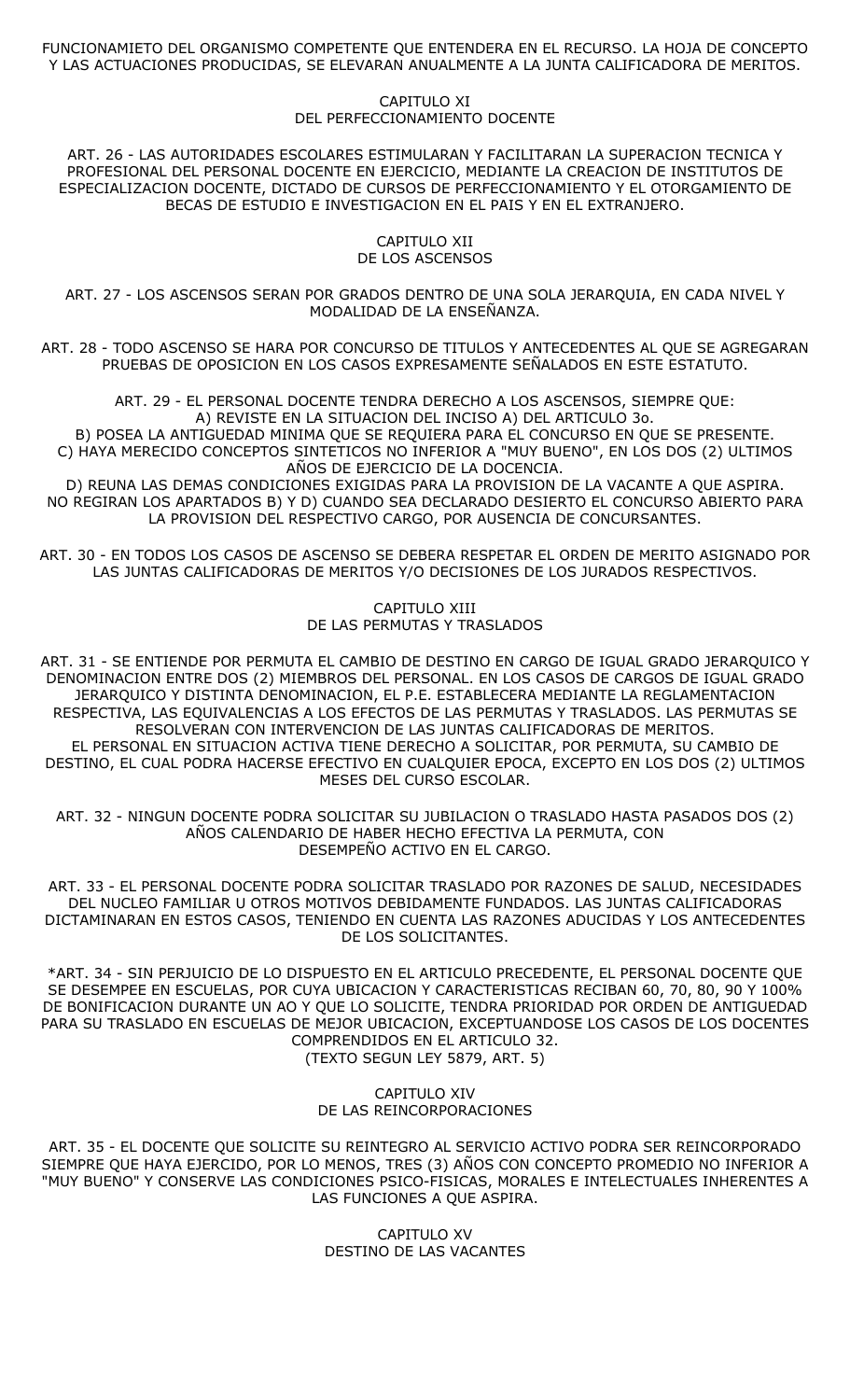ART. 36 - FIJASE EL SIGUIENTE ORDEN DE PRIORIDAD PARA CUBRIR LAS VACANTES QUE SE PRODUJEREN: A) REINCORPORACIONES DESDE LA DISPONIBILIDAD. B) TRASLADO POR MOTIVOS DE SALUD, NECESIDADES DEL NUCLEO FAMILIAR U OTRAS RAZONES DEBIDAMENTE FUNDADAS.

C) LOS TRASLADOS PREVISTOS EN EL ARTICULO 34o.

D) OTROS TRASLADOS. E) INGRESO EN LA DOCENCIA.

F) ASCENSOS.

CAPITULO XVI

DE LAS REMUNERACIONES

ART. 37 - LA RETRIBUCION DEL PERSONAL DOCENTE EN ACTIVIDAD SE COMPONE DE: A) ASIGNACION POR ESTADO DOCENTE: B) ASIGNACION POR CARGO U HORA CATEDRA, SEGUN CORRESPONDA. C) ADICIONAL POR DEDICACION FUNCIONAL. D) ADICIONAL POR DEDICACION EXCLUSIVA. E) BONIFICACION POR FUNCION DIFERENCIADA. F) BONIFICACION POR UBICACION, ESCUELA FRONTERA, ESCUELA ALBERGUE Y ESCUELA HOGAR "CARLOS MARIA BIEDMA". G) BONIFICACION POR ANTIGUEDAD. H) ASIGNACIONES FAMILIARES. DENOMINASE SALARIO REAL, A LOS EFECTOS JUBILATORIOS, A LOS EMOLUMENTOS A QUE SE REFIEREN LOS INCISOS A), B), C), D), E), F) Y G).

ART. 38 - EL PERSONAL DOCENTE EN ACTIVIDAD SERA REMUNERADO CON UNA ASIGNACION POR ESTADO DOCENTE. SEGUN LOS INDICES FIJADOS PARA CADA NIVEL Y MODALIDAD DE LA ENSEÑANZA, EN CASO DE ACUMULACION, SE REMUNERARA EN UNO SOLO DE LOS CARGOS. CUANDO LAS ASIGNACIONES SEAN DISTINTAS, SE PERCIBIRA LA MAYOR.

ART. 39 - EL ADICIONAL POR DEDICACION FUNCIONAL SERA PERCIBIDO POR EL PERSONAL DOCENTE DE INSPECCION Y DIRECTIVO, SIENDO COMPUTABLE PARA LA DETERMINACION DEL SUELDO ANUAL COMPLEMENTARIO, Y ESTARA SUJETO A LOS DESCUENTOS Y APORTES PREVISIONALES Y ASISTENCIALES.

ART. 40 - EL ADICIONAL POR DEDICACION EXCLUSIVA SERA PERCIBIDO POR LOS SECRETOS TECNICOS Y EL PERSONAL DE INSPECCION, QUE SE DESEMPEÑEN EN TODOS LOS NIVELES DE LA ENSEÑANZA CON DEDICACION EXCLUSIVA.

SU OTORGAMIENTO ESTARA SUJETO AL SIGUIENTE REGIMEN:

A) NO PODRAN DESEMPEÑARSE OTRAS ACTIVIDADES LUCRATIVAS, NI ACUMULAR OTROS CARGOS RENTADOS EN EL ORDEN OFICIAL, PROVINCIAL O NACIONAL O EN ESTABLECIMIENTOS PRIVADOS DE ENSEÑANZA, AUN CUANDO ESTOS FUERAN DOCENTES, DEBIENDO ACREDITAR UNA PRESTACION DE SERVICIOS MINIMA SEMANAL DE CUARENTA Y CINCO (45) HORAS.

B) EN ADICIONAL POR DEDICACION EXCLUSIVA SERA COMPUTABLE PARA LA DETERMINACION DEL SUELDO ANUAL COMPLEMENTARIO Y ESTARA SUJETO A DESCUENTOS Y APORTES PREVISIONALES Y ASISTENCIALES.

C) PARA LA PERCEPCION DE ESTE ADICIONAL, EL PERSONAL DEBERA PRESENTAR UNA DECLARACION JURADA DE CARGOS Y ACTIVIDADES POR CUENTA PROPIA, DEL MODO COMO LO DISPONGA LA AUTORIDAD COMPETENTE. LA FALSEDAD DE LOS DATOS CONSIGNADOS EN LA DECLARACION JURADA SERA PENADA CON LA CESANTIA DEL AGENTE PREVIA COMPROBACION DE LOS HECHOS MEDIANTE EL RESPECTIVO SUMARIO.

D) EL ACOGIMIENTO AL PRESENTE REGIMEN REVISTE CARACTER DE OBLIGATORIO PARA EL PERSONAL QUE SE INCORPORE AL CUERPO DE INSPECCION O EN FUNCIONES DE SECRETARIO TECNICO, A PARTIR DE LA VIGENCIA DE ESTA LEY.

EL PERSONAL DE INSPECCION QUE ACTUALMENTE NO PERCIBE EL ADICIONAL POR DEDICACION EXCLUSIVA, PODRA OPTAR POR EL ACOGIMIENTO AL PRESENTE REGIMEN O POR CONTINUAR SIN LA DEDICACION EXCLUSIVA, DEBIENDO EN ESTE CASO ACREDITAR UNA PRESTACION DE SERVICIOS MINIMA SEMANAL DE TREINTA (30) HORAS.

ART. 41 - EL PERSONAL DOCENTE EN ACTIVIDAD, CUALQUIERA SEA EL GRADO Y CATEGIRIA EN QUE REVISTA, PERCIBIRA MENSUALMENTE UNA BONIFICACION POR ANTIGUEDAD DE ACUERDO CON LOS PORCENTAJES QUE SE ESTABLECEN EN LA SIGUIENTE ESCALA:

| האסבו והספור היו והמשפח המוכני המוכני המשפח המסו                                                                |  |
|-----------------------------------------------------------------------------------------------------------------|--|
|                                                                                                                 |  |
| A LOS DOS AÑOS DE ANTIGUEDAD15%                                                                                 |  |
| A LOS CINCO AÑOS DE ANTIGUEDAD30%                                                                               |  |
| A LOS SIETE AÑOS DE ANTIGUEDAD40%                                                                               |  |
| A LOS DIEZ AÑOS DE ANTIGUEDAD50%                                                                                |  |
| A LOS DOCE AÑOS DE ANTIGUEDAD60%                                                                                |  |
| A LOS QUINCE AÑOS DE ANTIGUEDAD70%                                                                              |  |
| A LOS DIECISIETE AÑOS DE ANTIGUEDAD80%                                                                          |  |
| A LOS VEINTE AÑOS DE ANTIGUEDAD100%                                                                             |  |
| A LOS VEINTIDOS AÑOS DE ANTIGUEDAD110%                                                                          |  |
| 2008년 - 대한민국의 대한민국의 대한민국의 대한민국의 대한민국의 대한민국의 대한민국의 대한민국의 대한민국의 대한민국의 대한민국의 대한민국의 대한민국의 대한민국의 대한민국의 대한민국의 대한민국의 대 |  |

A LOS VEINTICUATRO O MAS AÑOS DE ANTIGUEDAD........120% LOS PORCENTAJES SEÑALADOS SE APLICARAN SOBRE EL SUELDO CORRESPONDIENTE AL ESTADO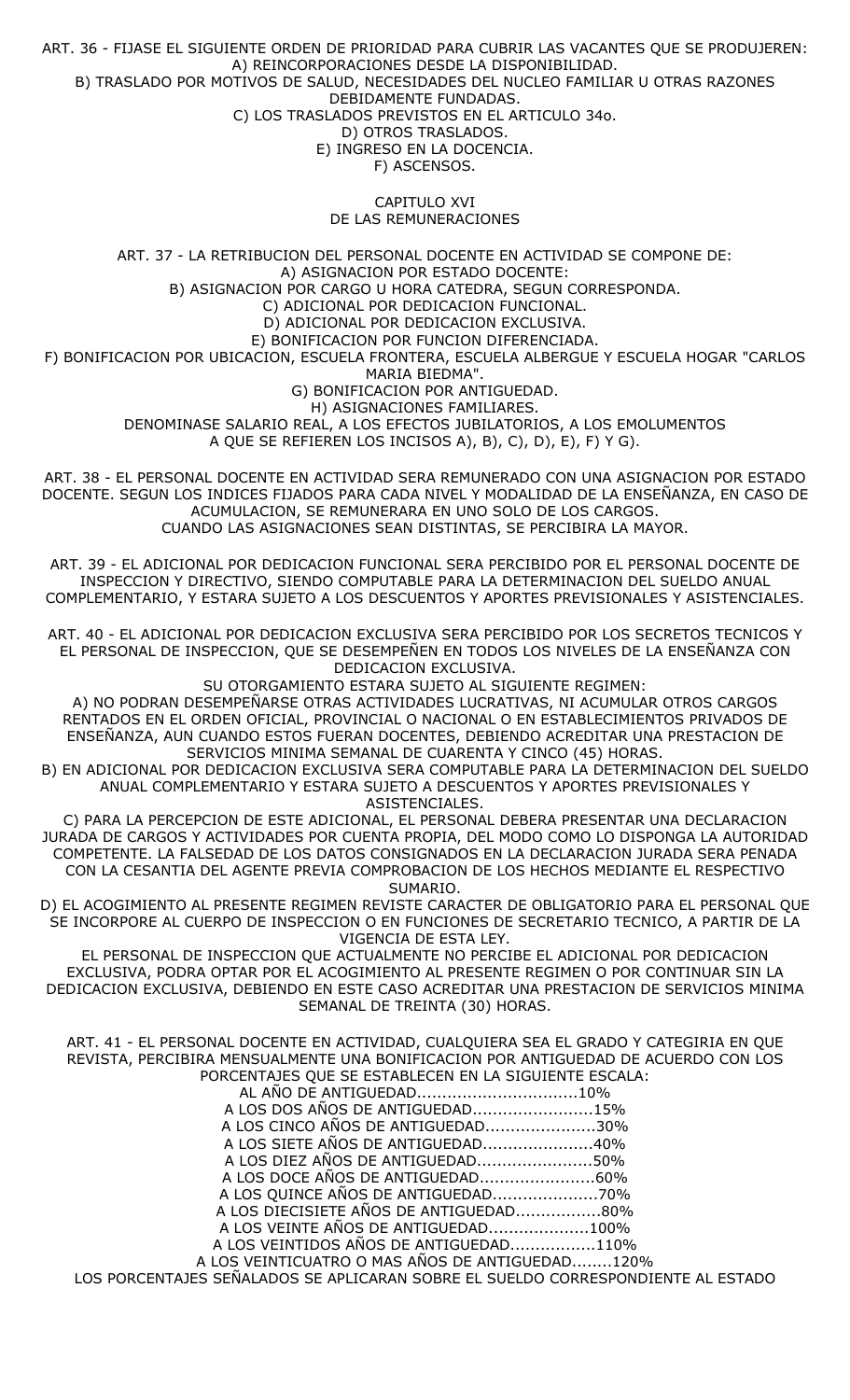DOCENTE, A LA ASIGNACION POR CARGO U HORA CATEDRA, ADICIONAL POR DEDICACION FUNCIONAL, ADICIONAL POR DEDICACION EXCLUSIVA, BONIFICACION POR FUNCION DIFERENCIADA, BONIFICACION POR UBICACION, ESCUELA DE FRONTERA, ESCUELA CON ALBERGUE Y ESCUELA HOGAR "CARLOS M . BIEDMA".

ES COMPUTABLE PARA LA DETERMINACION DEL SUELDO ANUAL COMPLEMENTARIO Y ESTA SUJETO A DESCUENTOS Y APORTES PREVISIONALES Y ASISTENCIALES . SE DETERMINARA TENIENDO EN CUENTA LA ANTIGUEDAD TOTAL EN LA DOCENCIA, Y LOS PORCENTAJES CORRESPONDIENTES REGIRAN A PARTIR EL MES SIGUIENTE A LA FECHA EN QUE SE CUMPLAN LOS TERMINOS FIJADOS PARA CADA PERIODO.

ART. 42 - SE CONSIDERARAN ACUMULABLES A LOS EFECTOS DE LAS BONIFICACIONES POR ANTIGUEDAD, TODOS LOS SERVICIOS NO SIMULTANEOS DE CARACTER DOCENTE, CONFORME CON LA DEFINICIONDEL ARTICULO 2o, FEHACIENTEMENTE ACREDITADOS, PRESTADOS EN JURISDICCION NACIONAL, PROVINCIAL O MUNICIPAL, O EN ESTABLECIMIENTOS ADSCRIPTOS A LA ENSEÑANZA OFICIAL.

ART. 43 - LAS LICENCIAS Y LA DISPONIBILIDAD CON GOCE DE SUELDO, OTORGADAS PARA PERFECCIONAMIENTO PROFESIONAL Y POR EJERCICIO DE MANDATO ELECTIVO O GREMIAL, NO INTERRUMPE LA CONTINUIDAD EN EL COMPUTO DE LOS SERVICIOS.

\*ART. 44 - LAS BONIFICACIONES POR UBICACION Y CARACTERISTICAS, DE ACUERDO CON LO ESTABLECIDO EN EL ARTICULO 7, PARA SER APLICADAS AL SUELDO (ARTICULO 37, INCISO F) SE ACORDARAN SEGUN LA SIGUIENTE ESCALA: CATEGORIA A: CERO POR CIENTO (0%) CATEGORIA B: DIEZ POR CIENTO (10%) CATEGORIA C: VENINTE POR CIENTO (20%) CATEGORIA CH: TREINTA POR CIENTO (30%) CATEGORIA D: CUARENTA POR CIENTO (40%) CATEGORIA E: CINCUENTA POR CIENTO (50%) CATEGORIA F: SESENTA POR CIENTO (60%) CATEGORIA G: SETENTA POR CIENTO (70%) CATEGORIA H: OCHENTA POR CIENTO (80%) CATEGORIA I: NOVENTA POR CIENTO (90%) CATEGORIA J: CIEN POR CIENTO (100%) (TEXTO SEGUN LEY 5879, ART. 3)

ART. 45 - LOS MAESTROS QUE POR INGRESO A LA CARRERA FUEREN DESIGNADOS EN ESCUELAS UBICAAS EN ZONAS URBANAS, DISTANTES MAS DE CIEN (100) KILOMETROS DE SU DOMICILIO REAL, GOZARAN DE UNA BONIFICACION DEL VEINTE POR CIENTO (20 %) DE SU SUELDO Y MIENTRAS DURE ESTA CIRCUNSTANCIA.

ART. 46 - CUANDO A UN MISMO CARGO O GRADO JERARQUICO, CORRESPONDAN FUNCIONES QUE EXIJAN DETERMINADA ESPECIALIZACION, EL PERSONAL DOCENTE TENDRA DERECHO A LAS BONIFICACIONES QUE SE DETERMINAN PARA ESTOS CASOS.

LAS FUNCIONES DIFERENCIADAS A LAS QUE SE REFIERE EL PARRAFO ANTERIOR, COMPRENDEN A LOS DOCENTES DE CIEGO, SORDOS, DIFERENCIALES, HOSPITALARIOS Y DOMICILIARIOS. SERA COMPUTABLE PARA LA DETERMINACION DEL SUELDO ANUAL COMPLEMENTARIO Y ESTARA SUJETA A DESCUENTOS Y APORTES PREVISIONALES Y ASISTENCIALES.

ART. 47 - EL PERSONAL DOCENTE GOZARA DE LAS ASIGNACIONES FAMILIARES EN IGUALDAD DE CONDICIONES QUE EL PERSONAL CIVIL DE LA ADMINISTRACION PUBLICA PROVINCIAL.

> CAPITULO XVII DE LA DISCIPLINA.

ART. 48 - LAS FALTAS DEL PERSONAL DOCENTE, SEGUN SEA SU CARACTER DE GRAVEDAD, SERAN SANCIONADAS CON LAS SIGUIENTES MEDIDAS DISCIPLINARIAS: A) APERCIBIMIENTO PREVENTIVO, SIN ANOTACION EN EL LEGAJO DE ACTUACION PROFESIONAL. B) APERCIBIMIENTO CON ANOTACION EN EL LEGAJO DE ACTUACION PROFESIONAL Y CALIFICACION DE CONCEPTO. C) SUSPENSION HASTA CINCO (5) DIAS. D) SUSPENSION DESDE SEIS (6) HASTA VEINTINUEVE (29) DIAS. E) TRASLADOS A ESCUELAS DE IGUAL O PEOR UBICACION. F) CESANTIA. G) EXONERACION.

ART. 49 - LAS SANCIONES DE LOS INCISOS A) Y B), DEL ARTICULO ANTERIOR PODRAN SER APLICADAS POR EL SUPERIOR JERARQUICO DEL ESTABLECIMIENTO U ORGANISMO TECNICO. EL AFECTADO PODRA INTERPONER RECURSO DE REPOSICION ANTE LA AUTORIDAD QUE APLICO LA SANCION, Y DE APELACION EN SUBSIDIO, ANTE LA INSPECCION GENERAL COMPETENTE, LA QUE RESOLVERA EN DEFINITIVA, PREVIO INFORME E LA INSPECCION SECCIONAL O DE ZONA Y DICTAMEN DE LA JUNTA DEDISCIPLINA.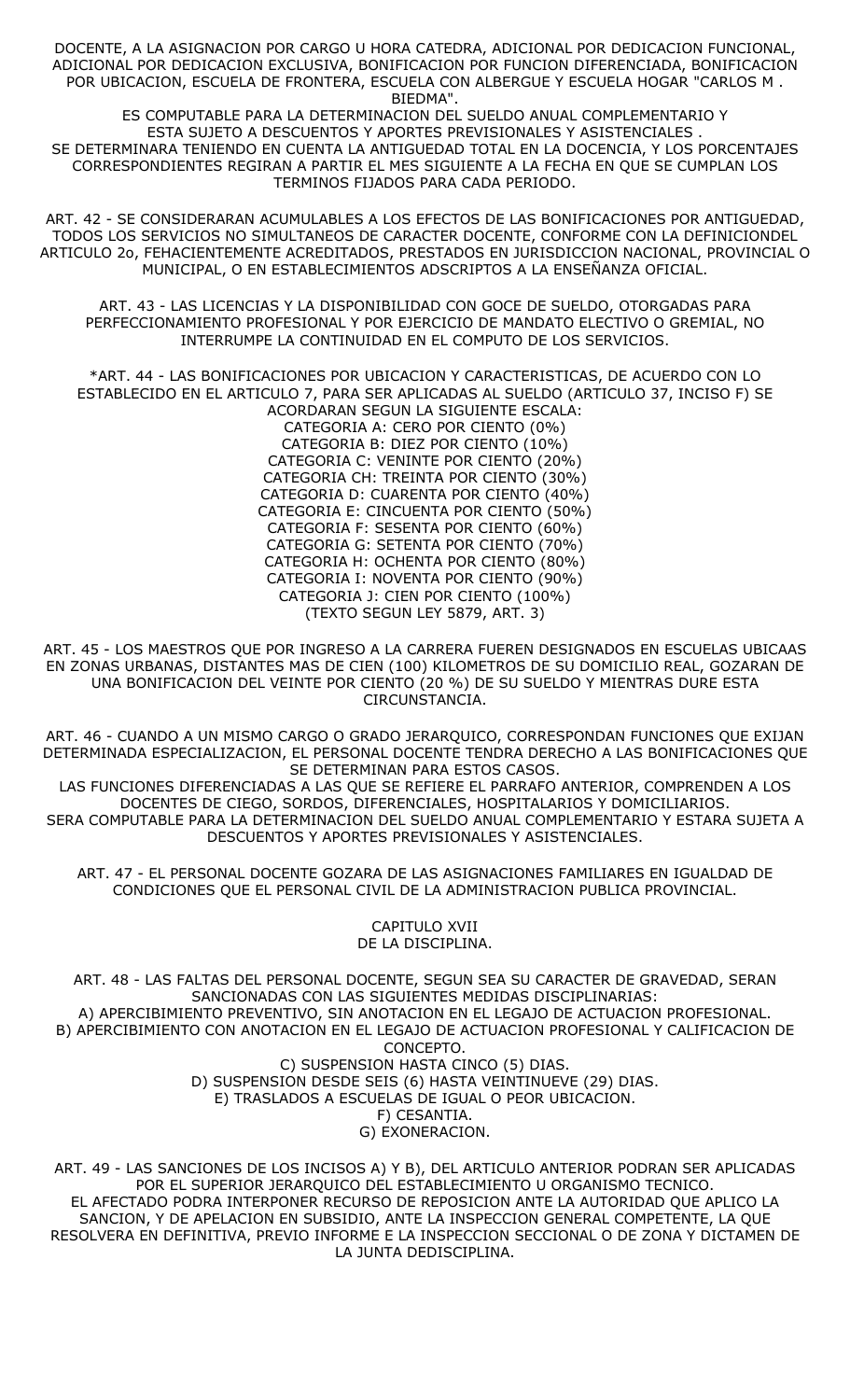ART. 50 - LAS SANCIONES DE LOS INCISOS C) Y D) DEL ARTICULO 48o PODRAN SER APLICADAS POR LA INSPECCION GENERAL COMPETENTE PREVIO DICTAMEN DE LA JUNTA DE DISCIPLINA.

ART. 51 - LAS SANCIONES DE LOS INCISOS E), F) Y G) DEL ARTICULO 48o SERAN APLICADAS PREVIO DICTAMEN DE LA JUNTA DE DISCIPLINA POR RESOLUCION DE LA DIRECCION GENERAL DE ESCUELAS O LA DIRECCION DE ENSEÑANZA MEDIA.

ART. 52 - LAS FALTAS DEL PERSONAL DOCENTE A LAS QUE PUDIERAN CORRESPONDER LAS SANCIONES ESTABLECIDAS EN EL ARTICULO 48o, INCISO D), E),

F) Y G), SE AJUSTARAN A LAS SIGUIENTES NORMAS SIN PERJUICIO DE LAS QUE ESTABLECIERE LA REGLAMENTACION DE LA PRESENTE LEY, CUYO INCUMPLIMIENTO DETERMINARA LA NULIDAD INSALVABLE DEL SUMARIO RESPECTIVO.

1) LA AUTORIDAD COMPETENTE RESOLVERA LA INSTRUCCION DE SUMARIO DE OFICIO O ANTE DENUNCIA. 2) LAS CITACIONES DEBERAN REALIZARSE POR CEDULA DE NOTIFICACION CON COPIA PARA EL IMPUTADO. 3) LOS PLAZOS SE CUENTAN EN DIAS HABILES.

4) SE ASEGURARA EL EJERCICIO DEL DERECHO DE LEGITIMA DEFENSA.

5) EL IMPUTADO TIENE EL DERECHO DE ABSTENERSE DE DECLARAR SIN QUE SU SILENCIO IMPLIQUE PRESUNCION DE CULPABILIDAD EN SU CONTRA.

6) EN TODAS LAS RESOLUCIONES PROCEDE EL RECURSO JERARQUICO, QUE SE INTERPONDRA EN EL TERMINO DE DIEZ (10) DIAS HABILES DE NOTIFICADO.

7) PUEDE SER ASISTIDO, SI ES SU VOLUNTAD, POR DEFENSOR LETRADO.

ART. 53 - TODOS LOS RECURSOS QUE SE CONCEDAN SEGUN ESTA LEY, DEBERAN INTERPONERSE DEBIDAMENTE FUNDADOS DENTRO DE LOS DIEZ (10) DIAS HABILES, A CONTARSE DESDE LA RESPECTIVA NOTIFICACION.

EN EL MISMO ACTO Y ESCRITO SE OFRECERAN LAS MEDIDAS DE PRUEBA QUE HAGAN AL DERECHO DEL RECURRENTE. EN LA ALZADA, PODRA MEJORARSE EL RECURSO Y OFRECERSE NUEVAS PRUEBAS, TODO DENTRO DEL TERMINO DE DIEZ (10) DIAS HABILES. ASIMISMO, EN TODOS LOS CASOS, LA AUTORIDAD COMPETENTE TENDRA PLAZO DE DIEZ (10) DIAS PARA RESOLVER AMBOS RECURSOS.

ART. 54 - LA CESANTIA IMPLICA LA INHABILITACION ESPECIAL POR EL TERMINO DE TRES (3) AÑOS; LA EXONERACION IMPLICA LA INHABILITACION ESPECIAL POR EL TERMINO DE DIEZ (10) AÑOS.

> CAPITULO XVIII DE LAS JUNTAS DE DISCIPLINA

ART. 55 - EN CADA NIVEL DE ENSEÑANZA SE CONSTITUIRAN ORGANISMOS PERMANENTES DENOMINADOS JUNTAS DE DISCIPLINA, QUE DESEMPEÑARAN LAS FUNCIONES PREVISTAS EN EL PRESENTE ESTATUTO Y SU REGLAMENTACION. ESTARAN COMPUESTAS POR CINCO (5) MIEMBROS DOCENTES EN ACTIVIDAD CON DIEZ (10) AÑOS DE EJERCICIO, TRES (3) DE LOS CUALES SERAN ELEGIDOS POR VOTO SECRETO Y OBLIGATORIO DEL PERSONAL DOCENTE EN ACTIVIDAD, CON REPRESENTACION DE MAYORIA Y MINORIA - SI LA HUBIERE- CON LA MISMA REGLAMENTACION CONTEMPLADA EN EL ARTICULO 11o. DURARAN TRES (3) AÑOS Y NO PODRAN SER REELEGIDOS PARA EL PERIODO SIGUIENTE. EN CADA ELECCION DEBERAN ELEGIRSE TRES (3) SUPLENTES PARA EL CASO DE AUSENCIA O VACANCIA DEL TITULAR. LOS DOS (2) MIEMBROS RESTANTES SERAN DESIGNADOS POR EL GOBIERNO ESCOLAR. LAS JUNTAS SE CONSTITUIRAN CON LA PRESIDENCIA DEL INSPECTOR GENERAL Y DEL DIRECTOR DE ENSEÑANZA MEDIA, PARA LOS NIVELES PRIMARIO Y MEDIO, RESPECTIVAMENTE, QUIENES TENDRAN VOTO EN CASO DE EMPATE.

> TITULO II DISPOSICIONES ESPECIALES PARA LA ENSEÑANZA PRIMARIA

ART 56 - EL INGRESO EN LA ENSEÑANZA PRIMARIA SE HARA POR CONCURSO DE MERITOS Y ANTECEDENTES. LOS ANTECEDENTES CALIFICABLES QUE DEBERA CONSIDERAR LA JUNTA CALIFICADORA DE MERITOS, SON LOS SIGUIENTES: A) TITULOS DOCENTES..

B) PROMEDIO DE CALIFICACIONES.. C) ANTIGUEDAD DE GESTIONES. D) SERVICIOS DOCENTES PRESTADOS CON ANTERIORIDAD. E) RESISTENCIA. F) PUBLICACIONES, ESTUDIOS Y ACTIVIDADES VINCULADAS CON LA ENSEÑANZA. G) OTROS TITULOS Y ANTECEDENTES. H) SITUACION ECONOMICA FAMILIAR.

ART. 57 - LA HABILITACION PARA EL EJERCICIO DE LA ENSEÑANZA PRIMARIA REQUERIRA: A) EL TITULO DE MAESTRO NORMAL OTORGADO POR LA PROVINCIA DE MENDOZA. B) EL TITULO DE MAESTRO NORMAL NACIONAL (O RURAL), OTORGADO POR LAS ESCUELAS NORMALES DEPENDIENTES DEL MINISTERIO DE EDUCACION, O FISCALIZADAS POR ESTE Y EL OTORGAMIENTO POR LAS UNIVERSIDADES NACIONALES, ORIENTADAS HACIA LOS ASPECTOS TECNICOS DOCENTES. C) EL TITULO DE MAESTRO NORMAL, CUYA VALIDEZ ESTE LEGALMENTE RECONOCIDA POR TRATADOS SUSCRIPTOS CON GOBIERNOS PROVINCIALES.

D) EL TITULO DE MAESTRO NORMAL NACIONAL, MAS EL DE LA ESPECIALIDAD RESPECTIVA PARA LOS ESTABLECIMIENTOS DE EDUCACION DIFERENCIADA.

E) EL TITULO DOCENTE OTORGADO POR INSTITUTOS OFICIALES DE LA PROVINCIA DE MENDOZA PARA LAS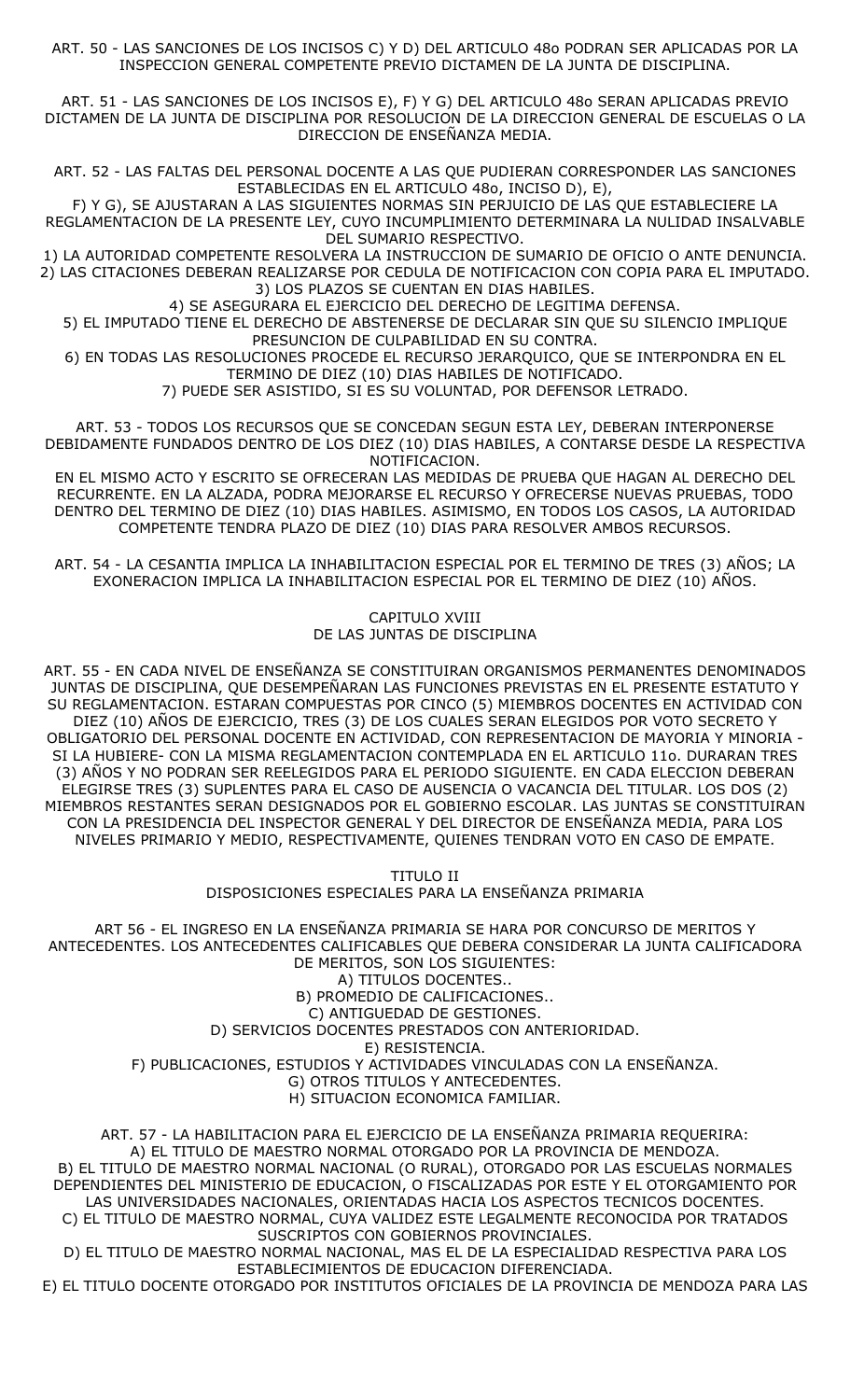DENOMINADAS MATERIAS ESPECIALES DE LAS ESCUELAS COMUNES Y DE ADULTOS. F) EL TITULO DE MAESTRO NORMAL NACIONAL E IDONEIDAD COMPROBADA PARA LA FUNCION, CUANDO NO HAYA ASPIRANTES EN LAS CONDICIONES INDICADAS EN LOS INCISOS D) Y E). G) EL TITULO DE MAESTRO NORMAL Y EL DE VISITADORA DE HIGIENE O EL DE VISITADORA SOCIAL EXPEDIDO POR LA PROVINCIA, INSTITUTOS OFICIALES DE LA NACION O PROVINCIAS, PARA EL CARGO DE VISITADORA DE HIGIENE, ESCOLAR O SOCIAL. EXCEPTUASE DE LA EXIGENCIA DE TITULO DOCENTE A LOS CONTRATADOS PARA DICTAR CLASES O CURSOS DE LAS MATERIAS A QUE SE REFIERE ESTE INCISO. H) EL TITULO DE PROFESOR ELEMENTAL PARA LA ENSEÑANZA PRIMARIA.

ART. 58 - PARA SER DESIGNADO MAESTRO DE ESCUELAS PARA ADULTOS, SE EXIGIRAN LOS MISMOS REQUISITOS QUE PARA EL INGRESO EN LA DOCENCIA PRIMARIA.

> CAPITULO XX DEL ESCALAFON

ART 59 - EL ESCALAFON DEL PERSONAL DOCENTE DE LAS ESCUELAS COMUNES, DE EDUCACION DIFERENCIADA Y DE ADULTOS, ES EL QUE SE CONSIGNA A CONTINUACION: ESCUELAS COMUNES Y DE EDUCACION DIFERENCIADA 1) MAESTRO. 2) MAESTRO SECUNDARIO. 3) DIRECTOR DE ESCUELA PERSONAL UNICO O CON PERSONAL Y GRADO A SU CARGO. 4) VICEDIRECTOR. 5) DIRECTOR. 6) INSPECTOR TECNICO SECCIONAL. 7) INSPECTOR TECNICO DE REGION. ESCUELAS DE ADULTOS Y VESPERTINAS 1) MAESTRO. 2) MAESTRO SECRETARIO DE ESCUELAS DE ADULTOS. 3) DIRECTOR DE ESCUELAS DE ADULTOS, PERSONAL UNICO Y CON PERSONAL Y GRADO A SU CARGO. 4) VICEDIRECTOR DE ESCUELAS DE ADULTOS. 5) DIRECTOR DE ESCUELAS DE ADULTOS. 6) INSPECTOR TECNICO SECCIONAL. ESCUELA HOGAR CARLOS MARIA BIEDMA 1) MAESTRO DE GRADO. 2) SUBREGENTE. 3) REGENTE. 4) SECRETARIO TECNICO. 5) VICEDIRECTOR. 6) DIRECTOR. SERVICIO SOCIAL DE ESCUELA HOGAR 1) VISITADORA SOCIAL DE ESCUELA HOGAR. 2) JEFA DE SERVICIO SOCIAL DE ESCUELA HOGAR.

ART. 60 - EL ESCALAFON DEL PERSONAL TECNICO DOCENTE DE MATERIAS ESPECIALES (EDUCACION FISICA, MUSICA, DIBUJO Y MANUALIDADES) DE ESCUELAS COMUNES, Y DE EDUCACION DIFERENCIADA ES EL QUE SE CONSIGNA A CONTINUACION: 1) MAESTRO. 2) INSPECTOR TECNICO DE MATERIA ESPECIAL.

ART. 61 - EL ESCALAFON DEL PERSONAL DOCENTE DE MATERIAS ESPECIALES, EN ESCUELAS VESPERTINAS Y DE ADULTOS, ES EL QUE SE CONSIGNA A CONTINUACION: 1) MAESTRO.

> CAPITULO XXI DE LOS ASCENSOS

ART. 62 - LOS ASCENCOS A LOS CARGOS DE VICEDIRECTOR Y DE INSPECTOR TECNICO SECCIONAL Y DE MATERIAS ESPECIALES SE HARAN POR CONCURSO DE MERITOS, ANTECEDENTES Y DE OPOSICION, CON INTERVENCION DE LA JUNTA CALIFICADORA DE MERITOS.

ART. 63 - LOS ASCENSOS A LOS CARGOS DE SECRETARIO, DIRECTOR E INSPECTOR TECNICO REGIONAL, SE HARAN POR CONCURSO DE ANTECEDENTES Y MERITOS, CON INTERVENCION DE LA JUNTA CALIFICADORA DE MERITOS. LA REGLAMENTACION INDICARA LAS ZONAS Y FORMAS DE ROTACION DE LOS INSPECTORES.

ART. 64 - LOS CARGOS DE SUBINSPECTOR GENERAL E INSPECTOR TECNICO GENERAL NO ESTAN INCLUIDOS EN EL ESCALAFON Y SE PROVEERAN DE ENTRE LOS MIEMBROS DEL CUERPO TECNICO DE INSPECCION POR CONCURSO DE ANTECEDENTES Y MERITOS, CON INTERVENCION DE LA JUNTA CALIFICADORA DE MERITOS.

AMBOS DURARAN TRES (3) AÑOS EN EL EJERCICIO DE SUS FUNCIONES Y TENDRAN DERECHO A REINTEGRARSE A SU CARGO ANTERIOR CUANDO CESEN EN ESTAS FUNCIONES O LO SOLICITEN.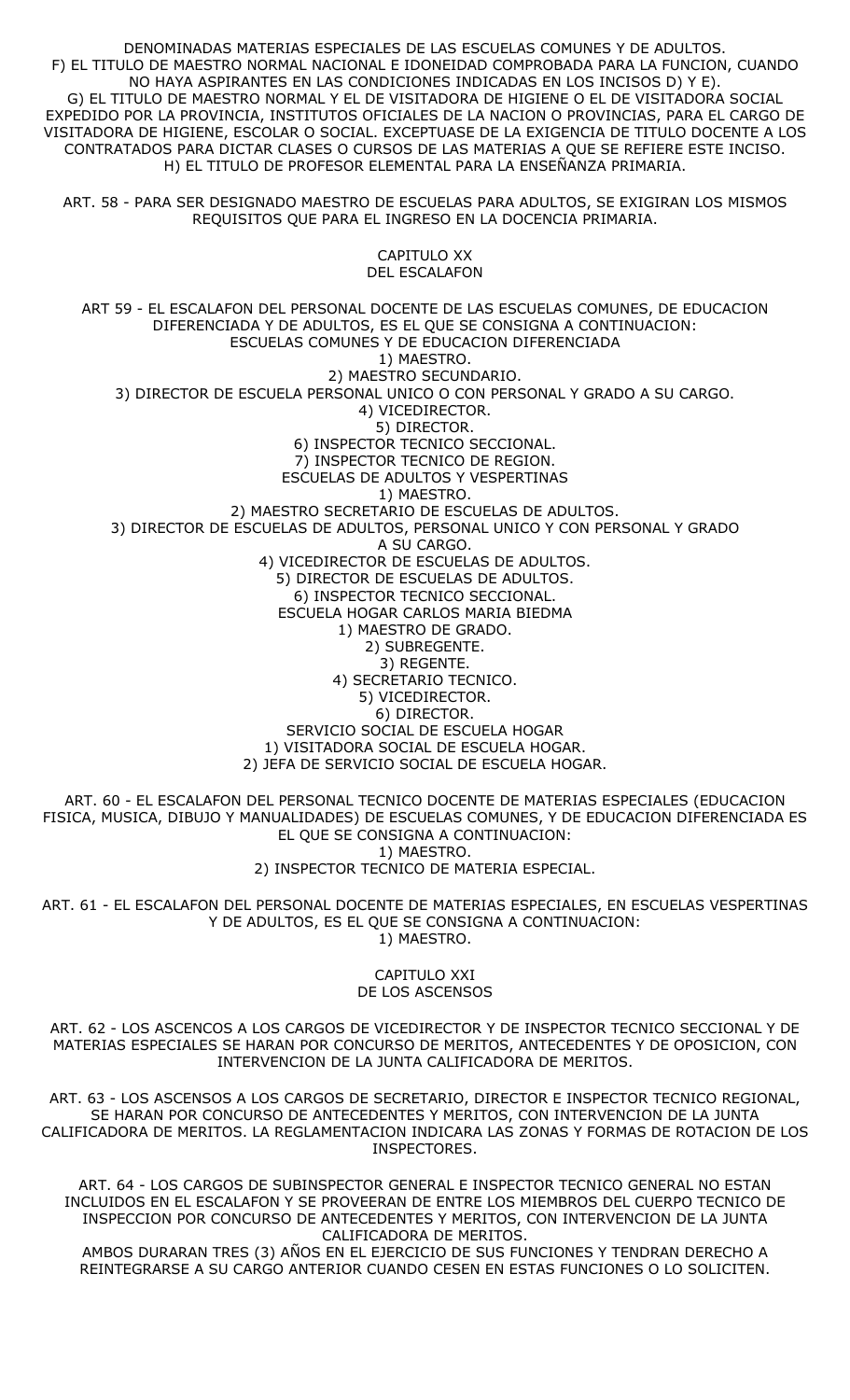ART. 65 - EL SUBINSPECTOR TECNICO GENERAL ES EL REEMPLAZANTE NATURAL DEL INSPECTOR TECNICO GENERAL EN LOS CASOS DE LICENCIA O IMPEDIMENTO. CUANDO SE PRODUJERE LA VACANTE DE ESTE ULTIMO CARGO ANTES DE LA FINALIZACION DEL RESPECTIVO PERIODO, AQUELLA SERA CUBIERTA POR EL SUBINSPECTOR TECNICO GENERAL, POR EL TIEMPO QUE FALTARE PARA ELLO.

ART. 66 - PARA CONCURSAR EN LOS CARGOS DE VICEDIRECTOR SE REQUIERE UNA ANTIGUEDAD MINIMA DE SIETE (7) AÑOS DE ACTUACION COMO DOCENTE TITULAR EN LA PROVINCIA DE MENDOZA, EN ESTABLECIMIENTOS OFICIALES.

ART. 67 - PARA OPTAR AL CARGO DE INSPECTOR SE REQUIERE TENER UNA ANTIGUEDAD MINIMA DE CINCO (5)AÑOS EN EL CARGO DE DIRECTOR TITULAR Y HABER CUMPLIDO LOS REQUISITOS ESTABLECIDOS EN LOS ARTICULOS 62o Y 63o.

ART. 68 - LOS CONCURSOS DE ANTECEDENTES Y MERITOS A CARGO DE LA MESA CALIFICADORA SE HARAN SOBRE LA BASE DE LOS SIGUIENTES ELEMENTOS DE JUICIO: A) CONCEPTO PROFESIONAL.

B) ANTECEDENTES Y ANTIGUEDAD DE SU ACTUACION DOCENTE, OBTENIDOS DENTRO DE LAS NORMAS DE ESTE ESTATUTO.

> C) ESPIRITU DE INICIATIVA Y ASISTENCIA. D) TITULOS, ESTUDIOS, PUBLICACIONES Y OTRAS ACTIVIDADES DOCENTES.

ART. 69 - LOS CONCURSOS DE OPOSICION SERAN FISCALIZADOS POR UN JURADO IN TEGRADO POR:

A) LOS DOCENTES DE GRADO JERARQUICO AL QUE SE ASPIRA.

B) DOCENTES DE GRADO JERARQUICO AL QUE SE ASPIRA.

C) PERSONASDE RECONOCIDA ACTUACION EN MATERIA AFIN CON LA QUE SE CONCURSA.

ART. 70 - LOS CONCURSOS DE OPOSICION PARA OPTAR AL GRADO JERARQUICO DIRECTIVO SERAN SERAN PRESIDIDOS POR EL INSPECTOR TECNICO GENERAL.

ART. 71 - LOS CONCURSOS DE OPOSICION PARA OPTAR AL CARGO JERARQUICO DE INSPECCION SERAN PRESIDIDOS POR EL DIRECTOR GENERAL O EL SECRETARIO TECNICO. EL DIRECTOR GENERAL PUEDE REASUMIR LA PRESIDENCIA EN CUALQUIER MOMENTO.

ART. 72 - LA APROBACION PREVIA DE LOS CONCURSOS DE ANTECEDENTES Y MERITOS DA DERECHO A PARTICIPAR EN LOS CONCURSOS DE OPOSICION.

LOS PUNTOS OBTENIDOS EN LOS CONCURSOS DE ANTECEDENTES Y MERITOS NO SE ACUMULAN A LOS OBTENIDOS EN EL CONCURSO DE OPOSICION Y SOLO DEFINIRAN DE EMPATE QUE PUEDAN PRODUCIRSE EN LA OPOSICION.

ART. 73 - LOS CONCURSOS SERAN PUBLICOS, CONSISTIRAN EN UNA PRUEBA ESCRITA Y OTRA ORAL, SOBRE TEMAS DE CARACTER DIDACTICO Y UNA PRACTICA DE OBSERVACION, ORGANIZADA Y ORIENTACION DEL TRABAJO ESCOLAR.

ART. 74 - PARA OPTAR AL CARGO DE DIRECTOR DE ESCUELAS DE UBICACION MUY DESFAVORABLE NO ES EXIGIBLE ANTIGUEDAD.

ART. 75 - PARA OPTAR A LOS CARGOS DIRECTIVOS EN ESCUELAS DE EDUCACION DIFERENCIADA SERA INDISPENSABLE HABERSE DESEMPEÑADO COMO MAESTRO TITULAR EN ESTABLECIMIENTO DEL MISMO TIPO DE ENSEÑANZA, POR LO MENOS CINCO (5) DE LOS SIETE (7) AÑOS EXIGIDOS, SALVO QUE POSEA TITULO ESPECIAL, EN CUYO CASO SOLAMENTE DEBERA TENER LOS SIETE (7) AÑOS DE ACTUACION DOCENTE TITULAR EN LA ESCUELA COMUN. TAMBIEN SE ATENDERAN OTROS ANTECEDENTES ANALOGOS.

### CAPITULO XXII DE LAS SUPLENCIAS

ART. 76 - PARA EL DESEMPEÑO DE SUPLENCIAS SERA NECESARIO ACREDITAR LAS MISMAS CONDICIONES ESTABLECIDAS PARA LA DESIGNACION DE TITULARES. EL PERSONAL SUPLENTE SERA DESIGNADO DENTRO DE LOS CINCO (5) DIAS HABILES DE PRODUCIDA LA NECESIDAD DE SU DESIGNACION. CESARA SOLAMENTE POR PRESEN- TACION DEL TITULAR O AL FINALIZAR LAS TAREAS CORRESPONDIENTES A CADA CURSO ESCOLAR. CON EXEPCION, PARA ESTE ULTIMO CASO, DEL PERSONAL DIRECTIVO Y TECNICO DE INSPECCION.

ART. 77 - LAS LISTAS DE MERITOS CONFECCIONADAS POR LA JUNTA CALIFICADORA, SERVIRAN DE BASE PARA LA ADJUDICACION DE SUPLENCIAS.

ART. 78 - EN LA ADJUDICACION DE SUPLENCIAS SE PROPENDERA A QUE PUEDA DESEPEÑARSE EL MAYOR NUMERO DE ASPIRANTES, SIN QUE ELLO IMPIDA QUE POR RAZONES DE CONVENIENCIA ESCOLAR, LAS SUPLENCIAS EN LA MISMA SECCION DE GRADO, RECAIGAN DURANTE EL CURSO ESCOLAR EN EL MISMO SUPLENTE.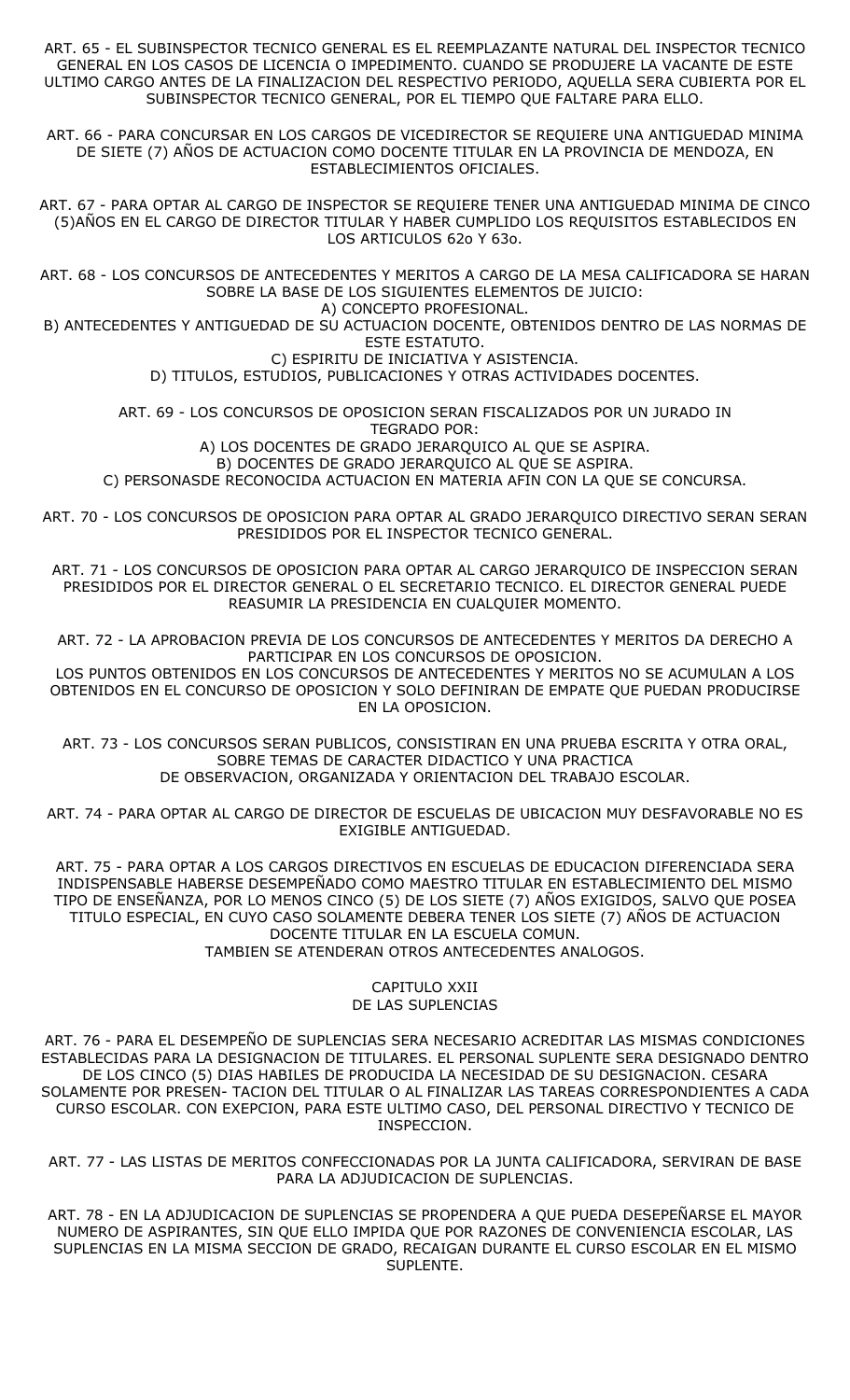### TITULO III DISPOSICIONES ESPECIALES PARA LA ENSEÑANZA MEDIA

### CAPITULO XXIII

DEL INGRESO Y ACREDITAMENTO DE HORAS DE CLASES SEMANALES

ART. 79 - EL INGRESO EN LA DOCENCIA MEDIA Y EL AUMENTO DE HORAS DE CLASES SEMANALES, QUE NO PODRA EXCEDER DE TREINTA (30) CUALQUIERA SEA EL INSTITUTO EN QUE SE PRESTEN LOS SERVICIOS, SE HARA POR CONCURSO DE TITULOS Y ANTECEDENTES, CON EL COMPLEMENTO, EN LOS CASOS EN QUE SE CONSIDERE NECESARIO, DE PRUEBA DE OPOSICION.

ART. 80 - EL INGRESO EN LA DOCENCIA SE HARA CON NO MENOS DE SEIS (6) NI MAS DE DOCE (12) HORAS DE CLASES SEMANALES, SALVO CUANDO SE TRATE DE ASIGNATURAS O ESTABLECIMIENTOS DONDE ESTO NO SEA POSIBLE.

LA REGLAMENTACION ESTABLECERA EL MODO COMO LOS PROFESORES, CON MENOS DE DOCE (12) HORAS DE CLASES SEMANALES, LLEGUN A ESE NUMERO EN EL MENOR TIEMPO, CONFORME AL ESPIRITU Y A LAS NORMAS DE ESTE ESTATUTO.

EL PERSONAL QUE NO POSEA EL TITULO DOCENTE A QUE SE REFIERE ESTE ESTATUTO, CON OCHO (8) AÑOS DE ANTIGUEDAD COMO MINIMO Y CONCEPTO PROMEDIO NO INFERIOR A "MUY BUENO", PODRA ACRECER EL NUMERO DE HORAS DE CLASES SEMANALES.

ART. 81 - LOS CARGOS DE PRECEPTORES DE LOS ESTABLECIMIENTOS DE ENSEÑANZA MEDIA SERAN CUBIERTO PREFERENTEMENTE CON MAESTROS NORMALES Y PROFESORES. LA JUNTA CALIFICADORA DE MERITOS PREPARARA LAS LISTAS DE ASPIRANTES POR ORDEN DE MERITOS.

ART. 82 - LOS CARGOS DE MAESTROS DE GRADO DEL DEPARTAMENTO DE APLICACION SERAN PROVISTOS POR CONCURSOS DE TITULOS, ANTECEDENTES Y OPOSICION ENTRE LOS MAESTROS CON NO MENOS DE CINCO (5) AÑOS DE ANTIGUEDAD EN LA DECENCIA PRIMARIA COMUN.

PARA PREPARAR LAS LISTAS DE ASPIRANTES POR ORDEN DE MERITOS, LA JUNTA DE CALIFICACION DE LA ENSEÑANZA MEDIA, SOLICITARA LOS INFORMES QUE ESTIME PERTINENTES A LA JUNTA CALIFICADORA DE LA ENSEÑANZA PRIMARIA.

ART. 83 - PARA SER DESIGNADO AYUDANTE DE CLASES Y TRABAJOS PRACTICOS, SE REQUERIRA, PREFERENTEMENTE, EL TITULO DE PROFESOR DE LA ESPECIALIDAD.

> CAPITULO XXIV DEL ESCALAFON

ART. 84 - EL ESCALAFON DE LA ENSEÑANZA MEDIA SE COMPONDRA DE LOS SIGUIENTES GRADOS:

A) 1. PROFESOR. 2. VICERRECTOR O VICEDIRECTOR. 3. RECTOR O DIRECTOR. 4. INSPECTOR DE ENSEÑANZA. B) 1. PROFESOR DE EDUCACION FISICA. 2. INSPECTOR DE EDUCACION FISICA. C) 1. PRECEPTOR. 2. JEFE DE PRECEPTORES. D) 1. MAESTRO DEL DEPARTAMENTO DE APLICACION. 2. SUBREGENTE DEL DEPARTAMENTO DE APLICACION. 3. REGENTE DEL DEPARTAMENTO DE APLICACION. E) 1. SECRETARIO. F) 1. BIBLIOTECARIO.

> CAPITULO XXV DE LOS ASCENSOS

ART. 85 - EL ASCENSO A LOS CARGOS DIRECTIVOS Y DE INSPECCION SE HARA POR CONCURSO DE TITULOS Y ANTECEDENTES Y POR OPOSICION. LOS JURADOS QUE CALIFICARAN A LOS ASPIRANTES ESTARAN CONSTITUIDOS POR PROFESORES DE LA ESPECIALIDAD Y SERAN ACORDES CON LA CATEGORIA DEL CARGO PROVEER. LA JUNTA DE CALIFICACION INTERVENDRA EN LOS CONCURSOS PARA LA PROVISION DE CARGOS HASTA DIRECTOR INCLUSIVE.

ART. 86 - PARA OPTAR AL ASCENSO SERA NECESARIO: A) POSEER LOS TITULOS A QUE SE REFIERE EL ARTICULO 16o. B) POSEER UNA ANTIGUEDAD MINIMA DE DOS (2) AÑOS EN EL CARGO ANTERIORMENTE DESEMPEÑADO.

ART. 87 - PARA OPTAR A LOS CARGOS ESTABLECIDOS EN ESTE ARTICULO SE REQUERIRA LA ANTIGUEDAD MINIMA EN LA DECENCIA QUE A CONTINUACION SE INDICA: 1) PARA SUBREGENTE: CINCO (5) AÑOS. 2) PARA REGENTE: SIETE (7) AÑOS, DOS DE LOS CUALES SOMO SUBREGENTE.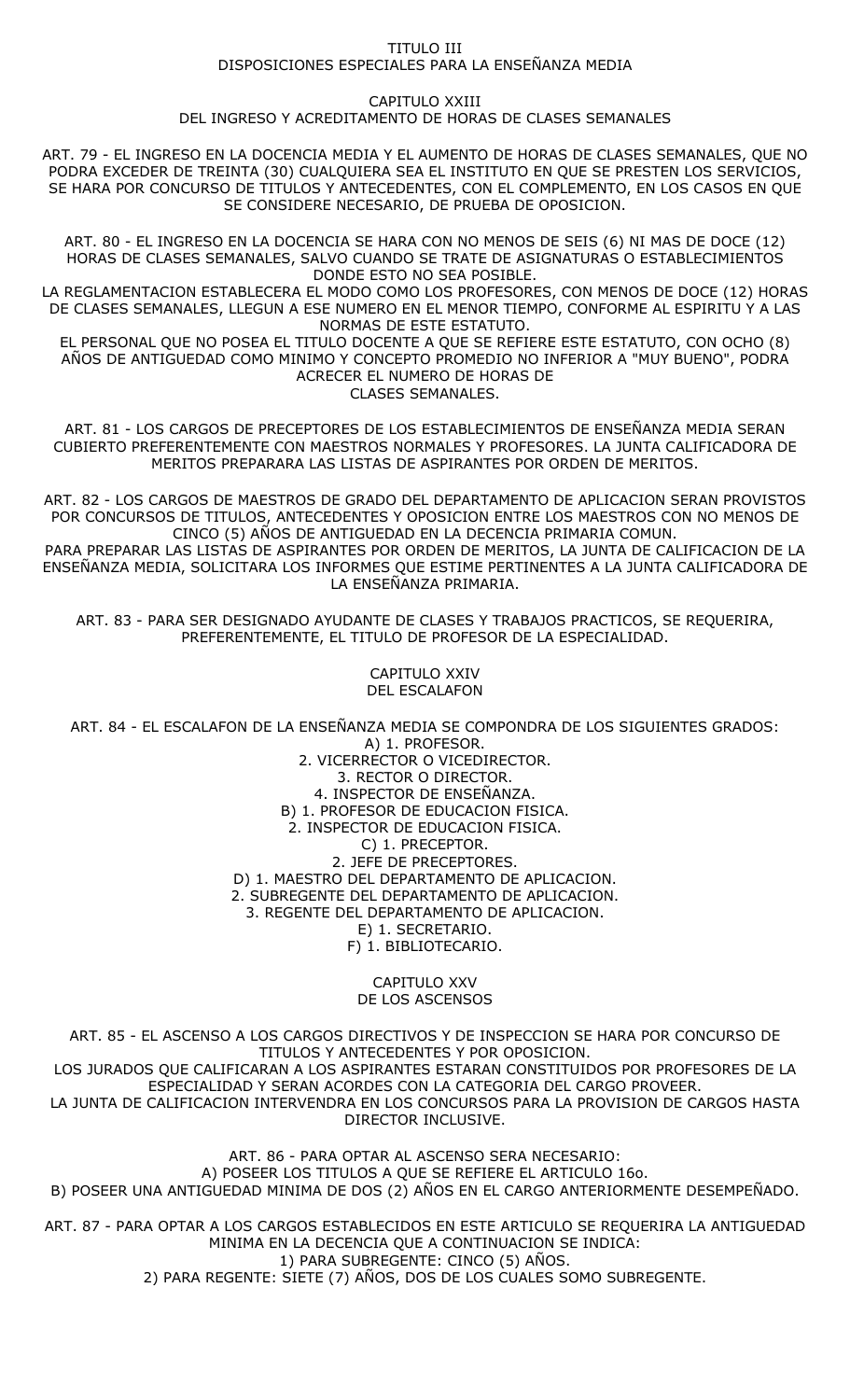### 3) PARA VICERRECTOR O VICEDIRECTOR: CINCO (5) AÑOS. 4) PARA DIRECTOR: NUEVE (9) AÑOS, DE LOS CUALES DOS COMO VICEDIRECTOR. 5) PARA INSPECTOR DE ENSEÑANZA MEDIA: DOCE (12) AÑOS, DE LOS CUALES DOS (2) COMO DIRECTOR. EN CASO DE NO HABER CONCURSANTES DE ESTAS CONDICIONES, PODRAN HACERLO LOS VICEDIRECTORES O VECERRECTORES CON CINCO (5) AÑOS DE ANTIGUEDAD EN EL CARGO.

ART. 88 - PARA ASPIRAR AL CARGO DE INSPECTOR DE EDUCACION FISICA SE EXIGIRA SER PROFESOR DE EDUCACION FISICA, CON DOCE (12) AÑOS DE ANTIGUEDAD EN EL DICTADO DE LA ASIGNATURA.

ART. 89 - EL CARGO DE JEFE DE PRECEPTORES SERA PROVISTO POR CONCURSO DE MERITOS Y ANTECEDENTES DE LOS PRECEPTORES QUE SEAN UNA ANTIGUEDAD MINIMA DE DOS (2) AÑOS Y CONCEPTO NO INFERIOR A "MUY BUENO".

### CAPITULO XXVI DE LAS SUPLENCIAS

ART. 90 - LOS ASPIRANTES A SUPLENCIAS EN LA ENSEÑANZA MEDIA, DEBERAN REUNIR LAS CONDICIONES EXIGIDAS POR ESTE ESTATUTO PARA LA DESIGNACION DE TITULAR.

ART. 91 - LOS RECTORES O DIRECTIVOS PODRAN DESIGNAR A LOS SUPLENTES, ENTRE LOS PROFESORES TITULARES Y ASPIRANTES DE LAS RESPECTIVAS ASIG- NATURAS, DE ACUERDO CON EL ORDEN DE MERITO ESTABLECIDO POR LA JUNTA DE CALIFICACION, AD-REFERENDUM DE LA SUPERIORIDAD.

ART. 92 - LA DESIGNACION DE SUPLENTE COMPRENDERA LA LICENCIA INICIAL Y SUS PRORROGAS. EN EL CASO DE SUCESIVAS LICENCIAS EN EL TRANSCURSO DE UN PERIODO ESCOLAR Y EN LA MISMA ASIGNATURA Y CURSO, TENDRA PRIORIDAD EN LA DESIGNACION EL SUPLENTE QUE SE HAYA DESEMPEÑADO EN EL CARGO.

ART. 93 - LA ACTUACION DE LOS SUPLENTES QUE NO SEAN TITULARES DEL ESTABLECIMIENTO, Y CUYA LABOR EXCEDA DE LOS TREINTA (30) DIAS CONSECUTIVOS, SERA CALIFICADA POR LA DIRECCION. PREVIO CONOCIMIENTO DE LOS INTERESADOS, EL INFORME DIDACTICO, ELEVADO A LA JUNTA DE CALIFICACION, FIGURARA COMO ANTECEDENTE EN LOS LEGAJOS RESPECTIVOS.

ART. 94 - LOS CARGOS DIRECTIVOS QUE QUEDEN VACANTES SERAN CUBIERTOS PROVISORIAMENTE POR LOS TITULARES DE LOS GRADOS DIRECTIVOS EN ORDEN DESCENDENTE O POR EL PROFESOR TITULAR QUE TENGA MAYOR ANTIGUEDAD EN EL ESTABLECIMIENTO.

> TITULO IV DISPOSICIONES ESPECIALES PARA LA ENSEÑANZA MEDIA TECNICA Y ESPECIAL

## CAPITULO XXVII DEL INGRESO EN LA DOCENCIA

ART. 95 - SE INGRESA EN LA DOCENCIA, EN LOS ESTABLECIMIENTOS DE ENSEÑANZA TECNICA POR LOS CARGOS SIGUIENTES: ESCUELAS TECNICAS INDUSTRIALES Y AGRICOLAS A) PROFESOR. B) MAESTRO DE TALLER Y DE ENSEÑANZA PRACTICA. C) AYUDANTE DE TALLER Y DE ENSAÑANZA PRACTICA. D) BIBLIOTECARIO. E) PRECEPTOR. ESCUELA DEL HOGAR Y ARTES FEMENINAS A) MAESTRAS. B) PROFESORA O MAESTRA DE MATERIA ESPECIAL. C) MAESTRA AYUDANTE DE ENSEÑANZA PRACTICA.

ART. 96 - EL INGRESO EN LA DOCENCIA Y EL AUMENTO DE CLASE SEMANALES, QUE NO PODRAN EXCEDER DE TREINTA (3) HORAS, SE HARA POR CONCURSO DE TITULOS Y ANTECEDENTES, CON EL COMPLEMENTO, EN LOS CASOS EN QUE SE CONSIDERE NECESARIO, DE PRUEBAS DE OPOSICION.

ART. 97 - EL INGRESO EN LA DOCENCIA SE HARA CON NO MENOS DE SEIS (6) NI MAS DE DOCE (12) HORAS DE CLASES SEMANALES, SALVO CUANDO SE TRATE DE ASIGNATURAS O ESTABLECIMIENTOS DONDE ESTO NO SEA POSIBLE. LA REGLAMENTACION ESTABLECERA EL MODO COMO LOS PROFESORES, CON MENOS

DE DOCE 912) HORAS DE CLASES SEMANALES LLEGUEN A ESE NUMERO EN EL MENOR TIEMPO, CONFORME AL ESPIRITU Y A LAS NORMAS DE ESTE ESTATUTO.

LOS MAESTROS DE ENSEÑANZA PRACTICA Y DE TALLER INGRESARAN EN LA DOCENCIA CON UN CARGO.

CAPITULO XXVIII DEL ESCALAFON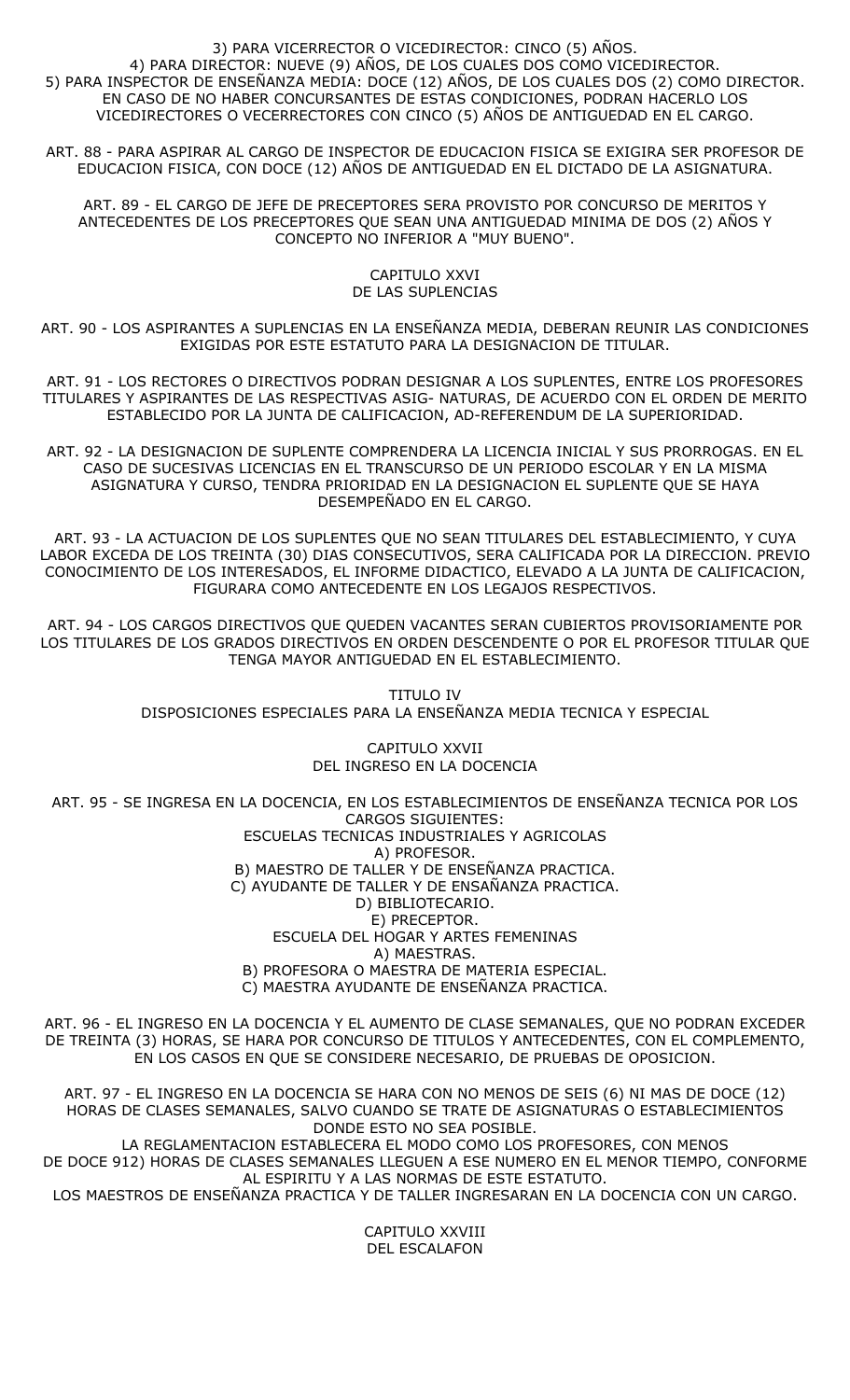ART. 98 - EN LA ENSEÑANZA REGIRAN LOS SIGUIENTES ESCALAFONES: 1) ESCUELAS TECNICAS INDUSTRIALES Y AGRICOLAS. A) 1.PROFESOR. 2.SUBREGENTE. 3.REGENTE. 4.VICEDIRECTOR. 5.DIRECTOR. 6.INSPECTOR TECNICO. B) 1.MAESTRO DE ENSEÑANZA PRACTICA. 2.MAESTRO DE ENSEÑANZA PRACTICA JEFE DE SECCION. 3.JEFE GENERAL DE ENSEÑANZA PRACTICA. C) 1.AYUDANTE DE TRABAJOS PRACTICOS. 2.JEFE DE TRABAJOS PRACTICOS. 3.JEFE DE LABORATORIO Y GABINETE. D) 1.BIBLIOTECARIO. E) 1.PRECEPTOR. 2.JEFE DE PRECEPTORES. EL JEFE GENERAL DE ENSEÑANZA PRACTICA TENDRA ACCESO A LOS CARGOS INMEDIATOS SUPERIORES DE LA ESCALA A), INGRESANDO POR EL DE VICEDIRECTOR, SIEMPRE QUE REUNA LAS CONDICIONES EXIGIDAS POR ESTE ESTATUTO. PARA EL CARGO DE PRECEPTOR SE REQUERIRA PREFERENTEMENTE EL TITULO DE MAESTRO NORMAL. 2) ESCUELAS DEL HOGAR Y ARTES FEMENINAS A) 1.PROFESOR. 2.VICEDIRECTOR. 3.DIRECTOR. 4.INSPECTOR TECNICO DE ENSEÑANZA. B) 1.MAESTRA AYUDANTE DE ENSEÑANZA PRACTICA. 2.MAESTRA DE ENSEÑANZA PRACTICA. 3.REGENTE. C) 1.BIBLIOTECARIO. EL REGENTE DE LAS ESCUELAS DEL HOGAR Y ARTES FEMENINAS TENDRA ACCESO A LOS CARGOS INMEDIATOS SUPERIORES DE LA ESCALA A), INGRESANDO POR EL DE VICEDIRECTOR SIEMPRE QUE REUNA LAS CONDICIONES EXIGIDAS POR ESTE ESTATUTO. CAPITULO XXIX DE LOS ASCENSOS ART. 99 - EL ASCENSO A CARGOS DIRECTIVOS Y DE INSPECCION SE HARA POR CONCURSO DE TITULOS Y ANTECEDENTES Y POR OPOSICION. LOS JURADOS QUE CALIFIQUEN A LOS CANDIDATOS SERAN DESIGNADOS TENIENDO EN CUENTA LA ESPECIALIZACION Y EL GRADO JERARQUICO DEL CARGO A PROVEER. LA JUNTAS DE CALIFICACION INTERVENDRA EN LOS CONCURSOS PARA LA PROVISION DE CARGOS DE HASTA DIRECTOR INCLUSIVE. ART. 100 - PARA OPTAR A LOS ASCENSOS SERA NECESARIO: A) POSEER EL TITULO A QUE SE REFIERE EL ARTICULO 16o. B) POSEER UNA ANTIGUEDAD MINIMA DE DOS (2) AÑOS EN EL CARGO ANTERIORMENTE DESEMPEÑADO. ART. 101 - PARA OPTAR A LOS CARGOS A QUE SE REFIERE ESTE ARTICULO SE REQUERIRA LA ANTIGUEDAD MINIMA EN LA DOCENCIA QUE SE INDICA A CONTINUACION: ESCALAFON A) DE ESCUELAS INDUSTRIALES Y AGRICOLAS PARA SUBREGENTE: TRES (3) AÑOS. PARA REGENTE Y VICEDIRECTOR: CINCO (5) AÑOS. PARA DIRECTOR: NUEVE (9) AÑOS, DE LOS CUALES DOS (2) COMO DIRECTOR. B) DE ESCUELAS INDUSTRIALES PARA MAESTRO DE ENSEÑANZA PRACTICA, JEFE DE SECCION: DOS (2) AÑOS. PARA JEFE GENERAL DE ENSEÑANZA PRACTICA: CUATRO (4) AÑOS, DE LOS CUALES UNO (1) COMO JEFE DE SECCION. C) DE ESCUELAS INDUSTRIALES Y AGRICOLAS. PARA JEFE DE TRABAJOS PRACTICOS: DOS (2) AÑOS. PARA JEFE DE LABORATORIOS Y GABINETES: CUATRO (4) AÑOS. D) DE ESCUELAS DEL HOGAR Y ARTES FEMENINAS PARA VICEDIRECTOR: CINCO (5) AÑOS. PARA DIRECTOR: NUEVE (9) AÑOS, DOS (2) DE LOS CUALES COMO VICEDIRECTOR. PARA INSPECTOR DE ENSEÑANZA: DOCE (12) AÑOS, DE LOS CUALES DOS (2) COMO DIRECTOR. E) DE ESCUELAS DEL HOGAR Y ARTES FEMENINAS PARA MAESTRO DE ENSEÑANZA PRACTICA: DOS (2) AÑOS. PARA REGENTE: CINCO (5) AÑOS, DE LOS CUALES UNO (1) COMO MAESTRO DE ENSEÑANZA PRACTICA. PARA LOS CARGOS CORRESPONDIENTES A LOS INCISOS A) Y B) DE AMBOS TIPOS DE ESCUELAS, SE EXIGIRAN CONDICIONES ANALOGAS A LAS EXIGIDAS PARA LA ENSEÑANZA MEDIA.

CAPITULO XXX DE LAS SUPLENCIAS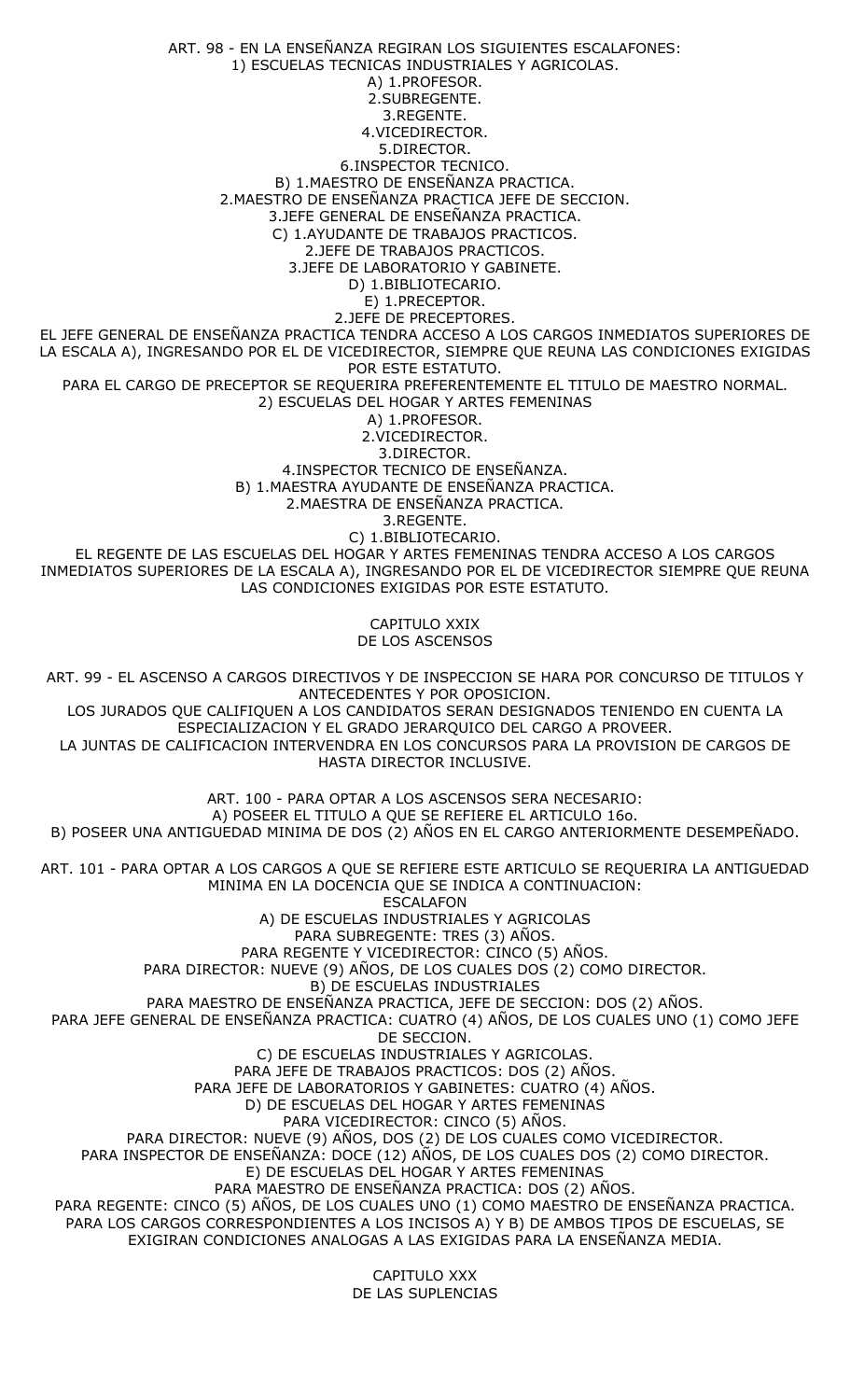ART. 102 - LA DESIGNACION DE LOS SUPLENTES SE REGIRA POR LAS DISPOSICONES ESTABLECIDAS PARA LA ENSEÑANZA MEDIA.

> TITULO V DISPOSICIONES ESPECIALES PARA LA ENSEÑANZA ARTISTICA

> > CAPITULO XXXI DEL INGRESO EN LA DOCENCIA

ART. 103 - EL INGRESO A LA CARRERA DOCENTE SE REALIZARA POR CUALQUIERA DE LOS CARGOS SIGUIENTES:

A) PRECEPTOR. B) BIBLIOTECARIO. C) AYUDANTE DE CATEDRA. D) MAESTRO ESPECIAL. E) MAESTRO DE TALLER. F) MAESTRO DE GRADO. G) PROFESOR.

ART. 104 - LA DESIGNACION DE TITULARES EN CARGOS O ASIGNATURAS TECNICA-CULTURALES, TECNICO-PROFESIONALES O TECNICO-DOCENTES, SE REALIZARA PREVIO CONCURSO DE TITULOS Y ANTECEDENTES,Y DE OPOSICION SI ASI LO RESOLVIERA LA JUNTA DE CALIFICACION.

ART. 105 - A LOS FINES DEL ARTICULO ANTERIOR, EN TODA CONVOCATORIA A CONCURSO, LA JUNTA DE CALIFICACION PRECISARA LA CORRESPONDENCIA QUE DEBE EXISTIR ENTRE LOS TITULOS DOCENTES Y ANTECEDENTES Y EL OBJETIVO Y CONTENIDO DE CADA CARGO O ASIGNATURA.

ART. 106 - EL INGRESO A CARGOS O CATEDRAS QUE CORRESPONDAN A LA ETAPA PRIMARIA O SECUNDARIA, SE REGIRA POR LAS DISPOSICIONES ESPECIALES ESTABLECIDAS EN ESTE ESTATUTO, PARA LOS RESPECTIVOS NIVELES Y MODALIDADES.

ART. 107 - LOS CARGOS DE BIBLIOTECARIO Y PRECEPTOR SE PROVEERAN PREVIO CONCURSO DE TITULOS Y ANTECEDENTES.

ART. 108 - EL CONCURSO DE TITULOS Y ANTECEDENTES SERA COMPLEMENTADO CON EL DE OPOSICION CUANDO DEBAN PROVEERSE VACANTES EN LOS CURSOS SUPERIORES DE FORMACION DE PROFESORES.

ART. 109 - LOS PROFESORES QUE EN CARACTER DE CONTRATADOS, INGRESEN EN LA DOCENCIA EN INSTITUTOS Y EN ESTABLECIMIENTOS DE ENSEÑANZA ARTISTITCA, SOLO GOZARAN DE LOS DERECHOS CORRESPONDIENTES A SU FUNCION Y GRADO JERARQUICO, QUE SE ESTABLEZCAN EN LOS RESPECTIVOS CONTRATOS.

#### CAPITULO XXXII DE LOS ESCALAFONES

ART. 110 - SE ESTABLECEN PARA EL PERSONAL DOCENTE DE LOS ESTABLECIMIENTOS, INSTITUTOS Y REPARTICIONES DE ENSEÑANZA ARTISTICA LOS SIGUIENTES ESCALAFONES: A) 1. PROFESOR. 2. REGENTE - JEFE GENERAL DE TALLER. 3. VICEDIRECTOR O ENCARGADO DE CICLO. 4. DIRECTOR. 5. INSPECTOR TECNICO DE ARTES. B) 1. MAESTRO DE TALLER. 2. JEFE DE TALLER. C) 1. PRECEPTOR. 2. JEFE DE PRECEPTORES.

ART. 111 - LOS DOCENTES INCLUIDOS EN EL ESCALAFON CORRESPONDIENTE AL INCISO B) DEL ARTICULO ANTERIOR, PODRAN INGRESAR EN EL ESCALAFON MENCIONADO EN EL INCISO A) SI ACREDITAN, EN LOS RESPECTIVOS CONCURSOS LA POSESION DE IGUALES O MEJORES TITULOS, ANTECEDENTES Y MERITOS **OUE** LOS EXIGIDOS PARA EL CARGO DE PROFESOR.

> CAPITULO XXXIII DE LOS ASCENSOS

ART. 112 - EL PERSONAL QUE PRESTE SERVICIOS EN LA ENSEÑANZA ARTISTICA PODRA ASCENDER A CARGOS JERARQUICOS SUPERIORES, DESPUES DE CUMPLIR CON LAS PRESCRIPCIONES DEL ARTICULO 29o Y LOS INDICES TOTALES DE ANTIGUEDAD EN LA DOCENCIA, ESTABLECIDOS PARA CADA CASO, EN LA SIGUIENTE ESCALA: A) PARA EL JEFE DE TALLER: DOS (2) AÑOS.

B) PARA JEFE DE PRECEPTORES: DOS (2) AÑOS.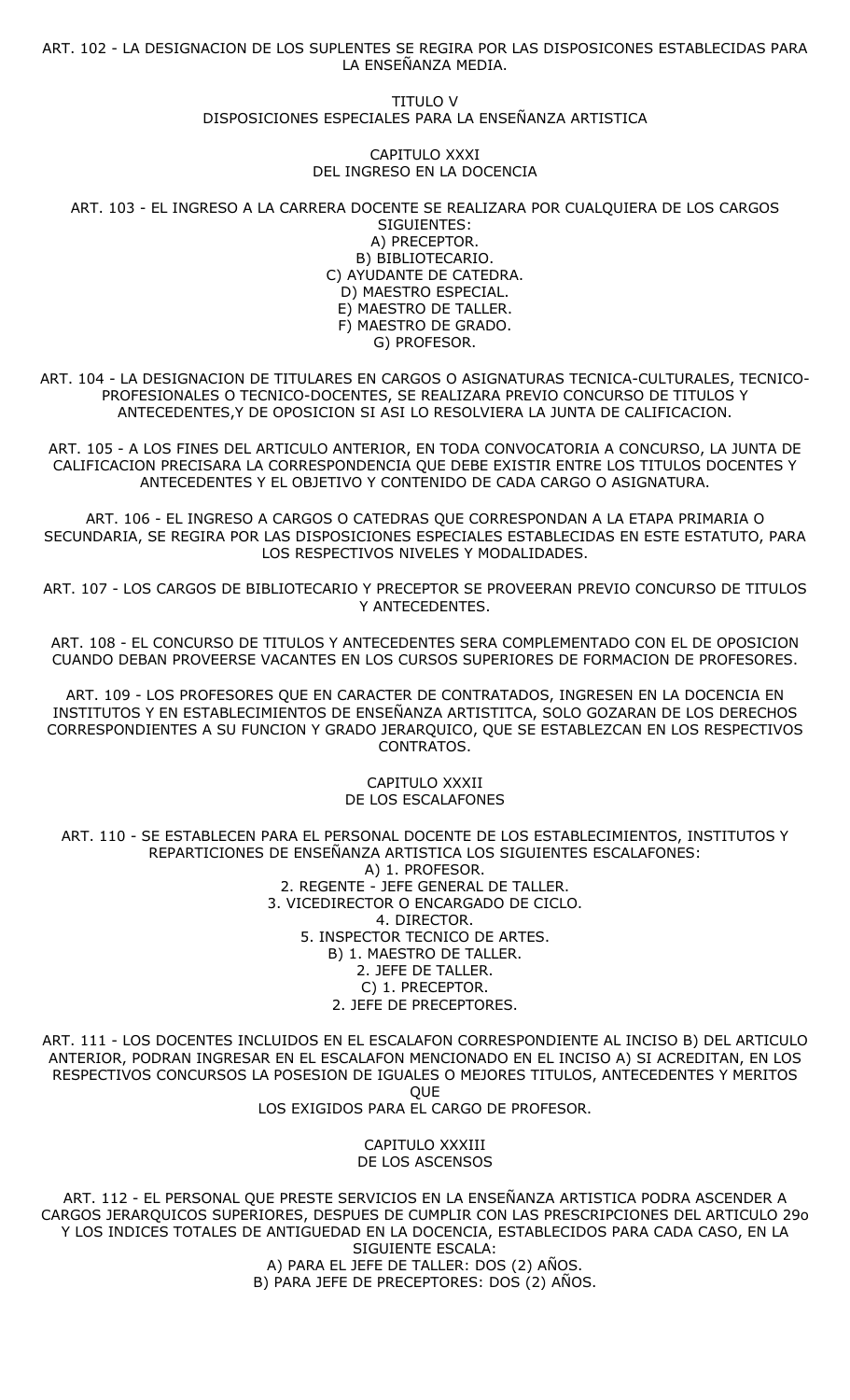#### C) PARA REGENTE O JEFE GENERAL DE TALLER: TRES (3) AÑOS. D) PARA VICEDIRECTOR O ENCARGADO DE CICLO: CINCO (5) AÑOS. E) PARA DIRECTOR: NUEVE (9) AÑOS, DE LOS CUALES DOS (2) COMO VICEDIRECTOR. F) PARA INSPECTOR TECNICO DE ARTES: DOCE (12) AÑOS, DE LOS CUALES DOS (2) AÑOS COMO DIRECTOR.

ART. 113 - LOS DOCENTES QUE ASPIREN A LOS CARGOS DE VICEDIRECTOR O INSPECTOR DE ARTES, DEBERAN SOMETERSE A CONCURSO DE MERITOS, ANTECEDENTES Y OPOSICION. PARA EL CARGO DE DIRECTOR DE ARTES SE EXIGIRA SOLAMENTE CONCURSO DE MERITOS Y ANTECEDENTES.

> CAPITULO XXXIV DE LOS CONCURSOS

ART. 114 - CUANDO SE DEBA PROVEER VACANTES EN LOS INSTITUTOS Y ESTABLECIMIENTOS DE ENSEÑANZA ARTISTICA, LA JUNTA DE CALIFICACION ORGANIZARA LOS CONCURSOS DE ACUERDO CON LAS PRESCRIPCIONES ESTABLECIDAS EN ESTE CAPITULO. LOS JURADOS QUE CALIFICARAN A LOS CANDIDATOS SE CONSTITUIRAN CON PROFESIONALES DE RECONOCIDA Y ESPECIALIZADA IDONEIDAD TECNICO-DOCENTE.

ART. 115 - SE EXIGIRA PARA PRECEPTOR EL TITULO DE GRADUADO EN ESCUELA DE ARTE O EN SU DEFECTO EL DE MAESTRO NORMAL NACIONAL.

ART. 116 - EN LOS CONCURSOS PARA INGRESO O ASCENSO A CARGOS TECNICO- CULTURALES, TECNICO-PROFESIONALES O TECNICO-DOCENTES, SE OBSERVARA PARA LA CALIFICACION DE TITULOS Y ANTECEDENTES EL SIGUIENTE ORDEN DE PRIORIDAD: 1) TITULO DE ACUERDO CON LOS ARTICULOS 16, 17 Y 20. 2) ANTECEDENTES ARTISTICOS, DOCENTES Y PROFESIONALES DE CARACTER OFICIAL Y PRIVADO. 3) OTROS TITULOS DOCENTES O PROFESIONALES. 4) ESTUDIOS, INVESTIGACIONES, PUBLICACIONES, OBRAS Y OTRAS ACTIVIDADES CIENTIFICAS,

ARTISTICAS O EDUCATIVAS.

5) PREMIOS Y OBRAS DISTINCIONES.

ART 117 - CUANDO DEBA REALIZARSE CONCURSO DE OPOSICION LOS CANDIDATOS SE SOMETERAN A PRUEBAS TEORICAS, ESCRITAS Y ORALES SOBRE TEMAS VINCULADOS AL CARGO O A LA ASIGNATURA QUE MOTIVE EL LLAMADO A CONCURSO Y PRUEBAS PRACTICAS DE IDONEIDAD DOCENTE Y PROFESIONAL DE ACUERDO CON LA JERARQUIA QUE ASPIRE.

## CAPITULO XXXV DE LAS SUPLENCIAS

ART. 118 - LOS SUPLENTES DEBERAN REUNIR LAS MISMAS CONDICIONES EXIGIDAS PARA LA DESIGNACION DE TITULARES.

ART. 119 - LOS ASPIRANTES A SUPLENCIAS INCLUIDOS LOS DOCENTES EN EJERCICIO SE INSCRIBIRAN ANUALMENTE EN EL REGISTRO DEL PERSONAL SUPLENTE, QUE A ESTE EFECTO LLEVARA LA DIRECCION DE CADA INSTITUTO O ESTABLECIMIENTO, PRECISANDO LOS CARGOS Y ASIGNATURAS DE ACUERDO CON EL ORDEN DE MERITOS ESTABLECIDOS PARA LA JUNTA DE CALIFICACION.

ART. 120 - LA ACTUACION DE LOS SUPLENTES QUE NO SEAN PROFESORES DEL ESTABLECIMIENTO Y CUYA LABOR EXCEDA DE LOS TREINTA DIAS CONSECUTIVOS SERA CALIFICADA POR LAS DIRECCIONES, PREVIO CONOCIMIENTO DE LOS INTERESADOS; EL INFORME DIDACTICO ELEVADO A LA JUNTA DE CALIFICACION FIGURARA COMO ANTECEDENTE EN LOS LEGAJOS RESPECTIVOS.

# TITULO VI

CAPITULO XXXVI DEL INGRESO A LOS INSTITUTOS TECNICOS SUPERIORES DE ESPECIALIZACION DOCENTE.

ART. 121 - EN LOS INSTITUTOS TECNICOS SUPERIORES DESTINADOS AL PERFECCIONAMIENTO DOCENTE, LA PROVISION DE CARGOS Y DE CATEDRAS SE REALIZARA POR CONCURSO DE TITULOS Y ANTECEDENTES Y POR OPOSICION. EXCEPTUASE DE ESTE TRAMITE A LOS PROFESORES DE RECONOCIDA CAPACIDAD Y PROBADA VERSACION CUYOS SERVICIOS FUEREN CONTRATADOS.

## TITULO VII REGIMEN JUBILATORIO DEL DOCENTE

# CAPITULO XXXVII

\*ART. 122 - (DEROGADO POR LEY 6239, ART. 10) (VEASE LEY 3794, ART. 17)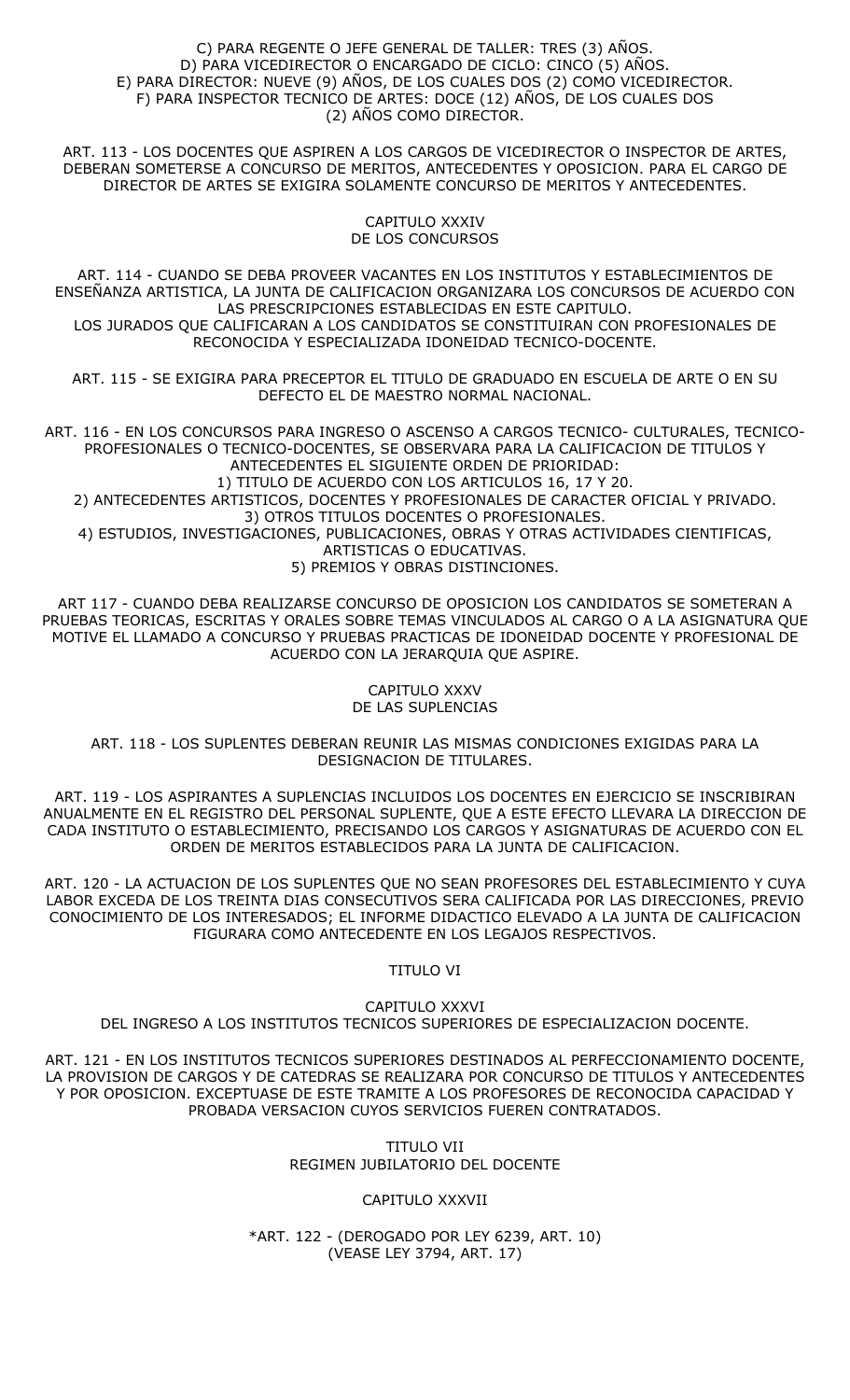#### TITULO VIII DE LOS INDICES REMUNERATIVOS (VER ADEMAS LEY 6109, ART. 42, 43 Y 44)

### CAPITULO XXXVIII DISPOSICIONES GENERALES

ART. 123 - EL VALOR DEL INDICE UNO (1) SERA EN TODOS LOS CASOS Y NIVELES, EL QUE SE FIJE EN CADA OPORTUNIDAD MEDIANTE EL CORRESPONDIENTE INSTRUMENTO LEGAL.

ART. 124 - FIJASE EL INDICE OCHO (8) PARA LA ASIGNACION DEL ESTADO DOCENTE AL PERSONAL DOCENTE EN TODOS LOS NIVELES Y MODALIDADES.

> CAPITULO XXXIX DE LA ENSEÑANZA COMUN Y DIFERENCIADA

ART. 125 - FIJASE LOS INDICES QUE CORRESPONDAN A CADA GRADO DEL ESCALAFON, A LOS CUALES SE AGREGARA EL ESTADO DOCENTE, DE ACUERDO CON EL SIGUIENTE DETALLE: CARGO ASIGNACION DEDICACION TOTAL EXCLUSIVA FUNCIONAL

----------------------------------------------------------------------- 1.ENSEÑANZA COMUN Y DIFERENCIADA 1.1. ENSEÑANZA COMUN SECRETARIO TECNICO (DEDI-CACION EXCLUSIVA......... 107 219 1.214 1.540 INSPECTOR GENERAL........ 93 207 1.048 1.348 SUB-INSPECTOR GENERAL.... 89 205 990 1.284 INSPECTOR TEC. REGIONAL.. 87 204 963 1.254 INSPECTOR TECN. SECCIONAL Y DE MATERIAS ESPECIALES 85 202 935 1.222 DIRECTOR DE ESC. HOGAR... 126 - 776 902 VICE-DIREC. DE ESC. HOGAR 118 - 695 813 SECRET. TEC. ESC. HOGAR.. 114 - 668 782 REGENTE DE ESC. HOGAR.... 112 - 645 757 SUB-REG. DE ESC. HOGAR... 109 - 605 714 JEFE DE SERVICIO SOCIAL ESCUELA HOGAR............ 105 - 579 684 DIRECTOR DE ESCUELA COMUN 225 - 522 747 DIRECTOR DE ESC. ALBERGUE 222 - 498 720 DIRECTOR JARDIN INFANTES. 222 - 498 720 DIRECTOR DE PERSONAL UNICO O CON PERSONAL Y GRADO A SU CARGO.............. 192 - 472 664 DIRECTOR DE ESCUELAS DEL HOGAR Y ARTES FEMENINAS; DE ESCUELAS DOMICILIARIAS; DE ESCUELAS HOSPITALARIAS; DE COROS, DE DANZAS Y BIBLIOTECA..... 192 - 472 664 VICE-DIRECTOR........... 182 - 472 664 MAESTRO SECRETARIO...... 614 - - 614 JEFE DE SECCION VISITADORA SOCIAL............... 167 - 425 592 MAESTRO DE GRADO (DE ESCUELAS COMUNES, JARDINES DE INFANTES, ESCUELAS DEL HOGAR Y ARTES FEMENINAS, DE ESCUELAS DOMICILIARIAS Y HOSPITALARIAS, DE COROS Y DANZAS................. 592 - - 592 MAESTRO DE MATER. ESPEC. 592 - - 592 MAESTRO VISITADOR DE HIGIENE Y VISITADOR SOCIAL.................. 592 - - 592 MAESTRO BIBLIOTECARIO... 592 - - 592 MAESTRO DE GRADO DE ESCUELA HOGAR............. 579 - - 579 MAESTRO DE MATERIAS ESPECIALES DE ESC. HOGAR 579 - - 579 VISITADORA DE HIGIENE SOCIAL DE ESC. HOGAR... 576 - - 576 1.2 ENSEÑANZA DIFERENCIADA

DIRECTOR ESC. DE SORDOS. 139 - 935 1.074 DIRECTOR ESCUELAS DE CIEGOS Y OTRAS DIFERENCIALES 139 - 935 1.074 DIRECTOR DE ESCUELAS DE SORDOS, CIEGOS Y OTRAS DIFERENCIAS CON PERSONAL Y GRADO A SU CARGO...... 131 - 837 968 VICE-DIRECTOR DE ESCUELAS DE SORDOS, CIEGOS Y OTRAS DIFERENCIALES........... 129 - 766 895 MAESTRO SECRETARIO...... 642 - - 642 MAESTRO DE GRADO, DE MATERIAS ESPECIALES Y JARDINES DE INFANTES....... 633 - - 633

> CAPITULO XL DE LA ENSEANZA MEDIA, TECNICA Y ARTISTICA

ART. 126 - FIJASE LOS INDICES QUE CORRESPONDAN A CADA GRADO DEL ESCALAFON, A LOS CUALES SE AGREGARA EL ESTADO DOCENTE, DE ACUERDO CON EL SIGUIENTE DETALLE: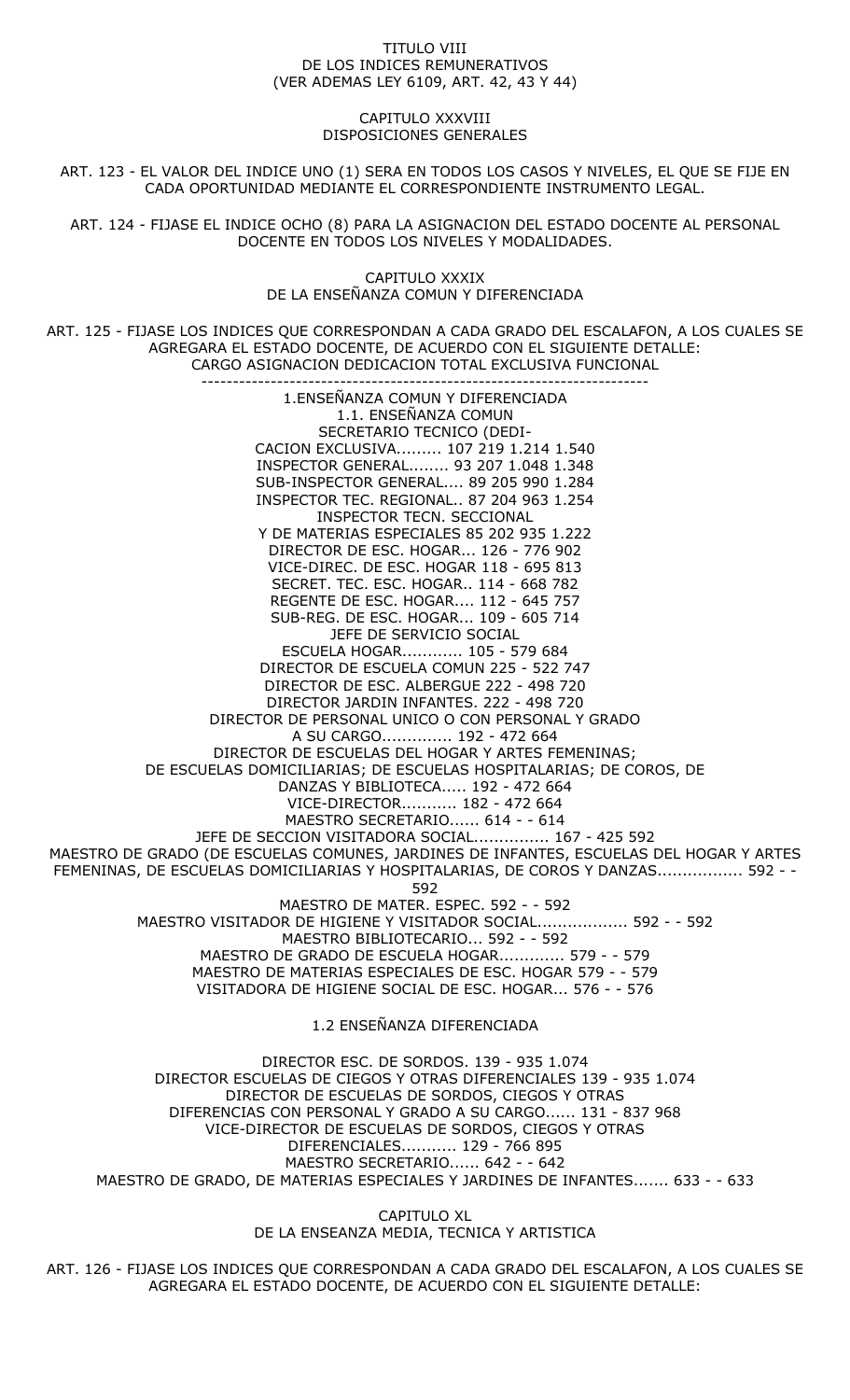CARGO ASIGNACION DEDICACION TOTAL EXCLUSIVA FUNCIONAL -------------------------------------------------------------------------- SECRETARIO TECNICO (DE-DICACION EXCLUSIVA).... 94 211 1.439 1.744 INSPECTOR DE ENSEÑANZA. 92 210 1.425 1.727 DIRECTOR............... 98 - 1.194 1.292 VICE-DIRECTOR.......... 83 - 983 1.066 REGENTE................ 129 - 811 940 JEFE GENERAL DE ENSEÑANZA PRACTICA............ 127 - 813 940 SUB-REGENTE............ 126 - 648 774 SECRETARIO............. 614 - - 614 MAESTRO DE TALLER, DE HOGAR Y ARTES FEMENINAS, DE ENSEÑANZA PRACT., DE BIBLIOTECA............. 592 - - 592 JEFE DE LABORATORIO O GABINETE............... 518 - - 518 JEFE DE PRECEPTORES.... 518 - - 518 AYUDANTE DE TRABAJOS PRACTICOS.............. 492 - - 492 PRECEPTOR.............. 474 - - 474

--------------------------------------------------------------------------

CAPITULO XLI DE LAS BONIFICACIONES ESPCIALES

ART. 127 - ESTABLECESE LAS SIGUIENTES BONIFICACIONES ESPECIALES: A. BONIFICACION PERSONAL DOCENTE DE ESCUELAS DE FRONTERA Y DE ESCUE-LAS CON ALBERGUE (ENSEANZA COMUN, Y DIFERENCIADA). --------------------------------------------------------------------------

> CARGOS I N D I C E DEDICACION - FUNCION - DIFERENCIADA --------------------------------------------------------------------------

1. ESCUELAS DE FRONTERA DIRECTOR DE ESCUELA....... 365 VICE-DIRECTOR............. 359 MAESTRO SECRETARIO........ 306 MAESTRO DE GRADO.......... 306 MAESTRO DE MATER. ESPECIAL. 306 2. ESCUELAS DIFERENCIADAS DIRECTOR DE ESCUELA....... 41 VICE-DIRECTOR............. 41 MAESTRO SECRETARIO........ 44 MAESTRO DE GRADO.......... 44 MAESTRO DE MATERIAS ESPEC. 44 3. ESCUELAS CON ALBERGUE (DEDICACION EXCLUSIVA) DIRECTOR DE ESCUELA....... 464 VICE-DIRECTOR............. 455 MAESTRO SECRETARIO........ 326 MAESTRO DE GRADO.......... 326 MAESTRO DE MATERIAS ESPEC. 326

B. BONIFICACION PERSONAL DOCENTE DE LA ESCUELA HOGAR "CARLOS MARIA BIEDMA.

-----------------------------------------------------------------------

C A R G O S I N D I C E BONIFICACION ESPECIAL

-----------------------------------------------------------------------

DIRECTOR....................... 365 VICE-DIRECTOR.................. 359 SECRETARIO TECNICO Y REGENTE... 357 SUB-REGENTE.................... 352 JEFE DE SERVICIO SOCIAL........ 348 VISITADORA DE HIGIENE SOCIAL... 382 MAESTRO DE GRADO............... 382 MAESTRO DE MATERIAS ESPECIALES. 382

C. BONIFICACION POR ENSEANZA DIFERENCIADA

----------------------------------------------------------------------- C A R G O S I N D I C E -----------------------------------------------------------------------

INSPECTOR, DIRECTOR, VICE-DI RECTOR, MAESTRO SECRETARIO, MAESTRO DE GRADO Y DE MATERIAS ESPECIALES, DE ESC. DE SORDOS, CIEGOS Y OTRAS DIFERENCIALES.................... 20 PERSONAL DOCENTE (DIRECTIVO, DE GRADO Y ESPECIAL) DE ESC. DE HOSPITALES................ 24 PERSONAL DOCENTE (DIRECTIVO, DE GRADO Y ESPECIAL) DE ESC. DOMICILIARIAS................ 20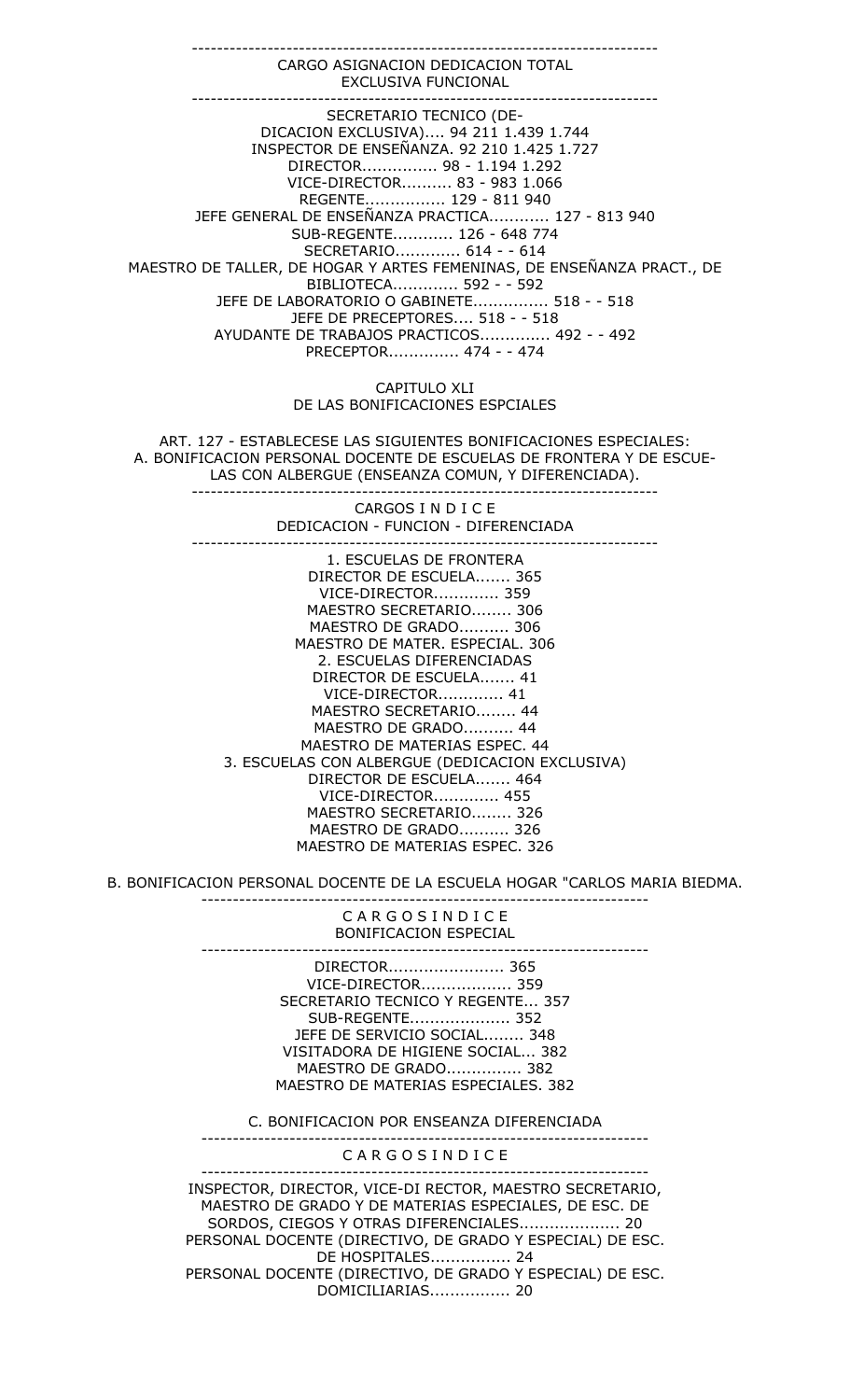#### CAPITULO XLII DE LOS INDICES DE HORAS CATEDRAS

ART. 128 -FIJANSE COMO INDICES REMUNERATIVOS DE CATEDRAS LOS SIGUIENTES:

-----------------------------------------------------------------------

#### C A R G O ASIGNACION POR DEDICACION HORA CATEDRA EXCLUSIVA FUNCIONAL TOTAL

----------------------------------------------------------------------- 1.ENSEÑANZA COMUN Y DIFERENCIADA......... 41,0 - - 41,0 2.ENSEÑANZA MEDIA, TECNICA Y ARTISTICA..... 41,0 - - 41,0 3.ESCUELAS DE NIVEL TERCIARIO O SUP. 55,0 - - 55,0

CAPITULO XLIII DE ESTABLECIMIENTOS DE NIVEL TERCIARIO O SUPERIOR

ART. 129 - AL ESTADO DOCENTE SE ADICIONARAN LOS INDICES QUE CORRESPONDAN A CADA GRADO DEL ESCALAFON, POR DETERMINAR EN EL MOMENTO DE LA CREACION DE LOS CARGOS RESPECTIVOS.

TITULO IX

CAPITULO XLIV DISPOSICIONES COMPLEMENTARIAS

ART. 130 - EL DECRETO REGLAMENTARIO QUE EL PODER EJECUTIVO DEBERA DICTAR CONFORME A LOS DISPUESTO POR EL ARTICULO 133o DE LA PRESENTE LEY, ESTABLECERA EN FORMA EXPRESA Y TAXATIVA LAS CAUSALES PARA APLICAR EN CADA CASO, LAS SANCIONES CONTENIDAS EN EL ARTICULO 48o DE ESTE ESTATUTO.

ART. 131 - EL GOBIERNO ESCOLAR A PARTIR DE LA FECHA DE VIGENCIA DEL PRESENTE ESTATUTO TENDRA EN CUENTA, AL FORMULAR LOS RESPECTIVOS PRESUPUESTOS DE GASTOS DEL PERSONAL DOCENTE, COMO EN LA CONFECCION DE LOS REGLAMENTOS ORGANICOS DE LA REPARTICION Y DE LOS ESTABLECIMIENTOS DE ENSEÑANZA DE SU DEPENDENCIA, LA DENOMINACION ASIGNADA A CADA UNO DE LOS CARGOS QUE FIGUREN EN LOS ESCALAFONES, A FIN DE CONSERVAR LA UNIDAD EN LA INTERPRETACION Y APLICACION DE SUS DISPOSICIONES.

ART. 132 - TODO HECHO NUEVO QUE SE PRODUZCA EN CUALQUIERA DE LOS GRADOS O NIVELES O MODALIDADES DE LA ENSEÑANZA, COMO UN CAMBIO DE ESTRUCTURA O DE PLANES DE ESTUDIO, O DE LA CLASE DE ESTABLECIMIENTOS O DE LA RAMA A QUE PERTENECE, NO AFECTARA LOS DERECHOS Y GARANTIAS DEL PERSONAL DOCENTE, ESTABLECIDOS POR ESTE ESTATUTO. LA CREACION DE NUEVOS ESTABLECIMIENTOS U ORGANISMOS SERA OBJETO, EN CADA CASO, DE LA REGLAMENTACION ESPECIAL QUE SITUE AL PERSONAL DOCENTE DENTRO DE LAS DISPOSICIONES DE ESTE ESTATUTO, SIEMPRE QUE DICHO PERSONAL CUENTE CON UNA ANTIGUEDAD DE TRES (3) AÑOS EN EL CARGO Y POSEA LA IDONEIDAD EXIGIDA; PERO NO PODRA SER TRASLADADO EN UN PERIODO DE OTROS TRES (3) AÑOS, A ESTABLECIMIENTOS CUYO PERSONAL SE RIJA POR ESTE ESTATUTO.

ART. 133 - EL PODER EJECUTIVO REGLAMENTARA LA PRESENTE LEY EN EL PLAZO DE SESENTA (60) DIAS A CONTAR DESDE LA FECHA DE SU PROMULGACION.

ART. 134 - EXCEPTO EN LO QUE SE REFIERE AL REGIMEN DE REMUNERACIONES QUE REGIRA DESDE LA VIGENCIA DE ESTA LEY, TODAS LAS DEMAS DISPOSICIONES EN CUANTO A SU APLICACION A LOS ESTABLECIMIENTOS DE ENSEÑANZA PRIVADA, DEBERAN SER REGLAMENTADAS POREL PODER ADMINISTRADOR.

ART. 135 - LAS DISPOSICIONES DE ESTA LEY RELATIVAS A LAS REMUNERACIONES QUE CORRESPONDEN A LOS DOCENTES QUE PRESTEN SERVICIOS EN LOS ESTABLECIMIENTOS PRIVADOS SON DE ORDEN PUBLICO.

TITULO X

## CAPITULO XLV DISPOSICIONES TRANSITORIAS

ART. 136 - LA APLICACION DEL REGIMEN JUBILATORIO DEL DOCENTE PREVISTO EN EL ARTICULO 122o DE LA PRESENTE LEY COMENZARA A EFECTIVIZARSE EN FORMA GRADUAL A PARTIR DEL 1o DE DICIEMBRE DE 1.984.

ART. 137 - EL PERSONAL DOCENTE EN SITUACION DE ACOGERSE A LOS BENEFICIOS DE LA JUBILACION ORDINARIA PODRA SOLICITAR SU RETIRO CONFORME AL SIGUIENTE ORDEN:

A) DOCENTES CON MAS DE 31 AÑOS DE APORTES A LA CAJA A PARTIR DEL 1o DE DICIEMBRE DE 1.984. B) DOCENTES CUYA CANTIDAD DE AÑOS DE APORTES A LA CAJA ESTE COMPRENDIDA ENTRE 28 Y 30 AÑOS: A PARTIR DEL 1o DE JULIO DE 1985.

C) DOCENTES CON AÑOS DE APORTES ENTRE 26 Y 27: A PARTIR DEL 1o DE ENERO DE 1986. D) DOCENTES CON 25 AÑOS DE APORTES A LA CAJA: A PARTIR DEL 1o DE JULIO DE 1986.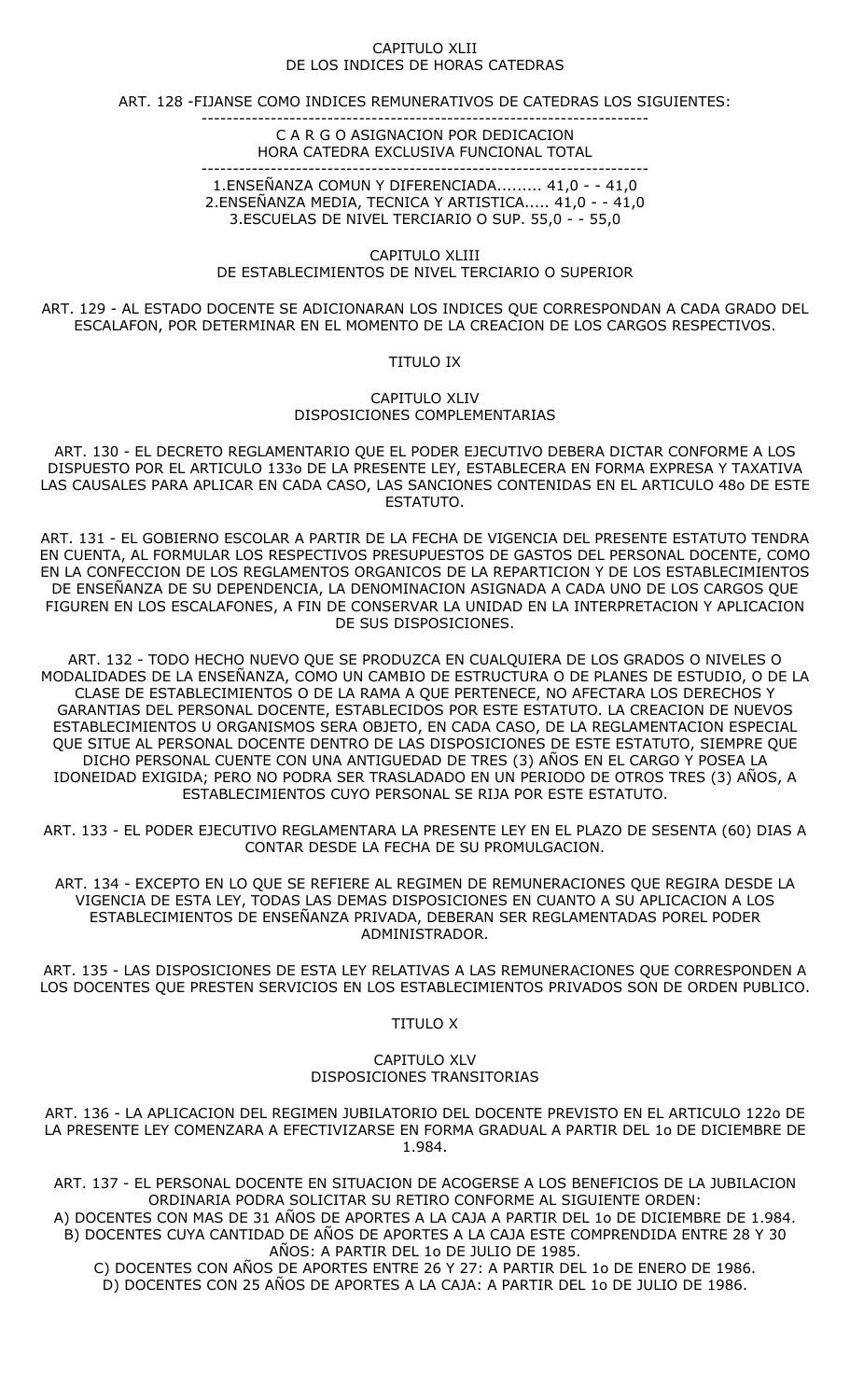E) DURANTE EL LAPSO COMPRENDIDO ENTRE LA PUESTA EN VIGENCIA DE LAPRESENTE LEY Y EL DIA 01/07/86, LOS DOCENTES QUE ESTEN EN CONDICIONES DE JUBILARSE POR EL REGIMEN ANTERIOR, PODRAN OPTAR POR EL MISMO.

ART. 138 - LAS DISPOSICIONES CONTENIDAS EN LOS CAPITULOS XXXIX, XL, XLI Y XLII DEL TITULO VIII, ENTRARAN EN VIGENCIA EN LA FECHA QUE DISPONGA EL PODER EJECUTIVO, NO MAS ALLA DEL 1o DE ENERO DE 1985; MIENTRAS TANTO REGIRAN LAS SIGUIENTES DISPOSICIONES: A) FIJANSE LOS INDICES QUE CORRESPONDAN A CADA GRADO DEL ESCALAFON, A LOS CUALES SE AGREGARA EL ESTADO DOCENTE, DE ACUERDO CON EL SIGUIENTE DETALLE:

> C A R G O ASIGNACION DEDICACION TOTAL POR CARGO EXCLUSIVA FUNCIONAL

-----------------------------------------------------------------------

----------------------------------------------------------------------- 1.ENSEÑANZA COMUN Y DIFERENCIADA

1.1. ENSEÑANZA COMUN SECRETARIO TECNICO (DEDICACION EXCLUSIVA) .... 107 219 1.214 1.540 INSPECTOR GENERAL...... 93 207 1.048 1.348 SUB-INSPECTOR GENERAL.. 89 205 990 1.284 INSPECTOR TEC. REGIONAL 87 204 963 1.254 INSPECTOR TEC. SECCIONAL Y MATERIAS ESPECIALES.. 85 202 935 1.222 DIRECTOR DE ESC. HOGAR 76 - 776 852 VICE-DIRECT. ESC. HOGAR 68 - 695 763 SECRETARIO TECNICO DE ESCUELA HOGAR.......... 64 - 668 732 REGENTE DE ESC. HOGAR.. 62 - 645 707 SUB-REGENTE DE ESCUELA HOGAR.................. 59 - 605 664 JEFE DE SERVICIO SOCIAL DE ESCUELA HOGAR....... 55 - 579 634 DIRECTOR DE ESC. COMUN. 103 - 522 625 DIRECTOR DE ESC. ALBERGUE 100 - 498 598 DIRECT. JARDIN DE INFANT. 100 - 498 598 DIRECT. DE PERSONAL UNICO O CON PERSONAL Y GRADO A SU CARGO ............... 95 - 472 567 DIRECT. DE ESCUELAS DOMICILIARIAS; DE ESCUELAS HOSPITALARIAS; DE COROS, DE DANZAS Y BIBLIOTECA............... 95 - 472 567 VICE-DIRECTOR.......... 95 - 472 567 MAESTRO SECRETARIO..... 542 - - 542 JEFE DE SECCION VISITADORA SOCIAL............ 95 - 425 520 MAESTRO DE GRADO (DE ESCUELAS COMUNES. JARDINES DE INFANTES, ESCUELAS DEL HOGAR Y ARTES FEMENINAS, DE ESCUELAS DOMICILIARIAS Y HOSPITALARIAS, DE COROS Y DANZAS........ 520 - - 520 MAESTRO DE MATERIAS ESPECIALES............ 520 - - 520 MAESTRO VISITADOR DE HIGIENE Y VISITADOR SOCIAL.................. 520 - - 520 MAESTRO BIBLIOTECARIO. 520 - - 520 MAESTRO DE GRADO DE ESCUELA HOGAR......... 507 - - 507 MAESTRO DE MATERIAS ESPECIALES DE ESC. HOGAR. 507 - - 507 VISITADORA DE HIGIENE SOCIAL DE ESCUELA HOGAR 504 - - 504 1.2. ENSEZA. DIFERENCIADA DIRECTOR DE ESC.DE SORDOS 89 - 935 1.024 DIRECT. ESC. DE CIEGOS Y OTRAS DIFERENCIAS........ 89 - 935 1.024 DIRECT. DE ESC. DE SORDOS, CIEGOS Y OTRAS DIFERENCIAS CON PERSONAL Y GRADO A SU CARGO.................... 81 - 837 918 VICE-DIRECT. DE ESC. DE SORDOS, CIEGOS Y OTRAS DIFERENCIALES ............. 79 - 766 845 MAESTRO SECRETARIO....... 576 - - 565 MAESTRO DE GRADO, DE MATERIAS ESPECIALES Y JARDINES DE INFANTES.............. 561 - - 561 B) FIJANSE LOS INDICES QUE CORRESPONDAN A CADA GRADO DEL ESCALAFON, A LOS CUALES SE AGREGARA EL ESTADO DOCENTE, DE ACUERDO CON EL SIGUIENTE DETALLE: ----------------------------------------------------------------------- C A R G O ASIGNACION DEDICACION TOTAL POR CARGO EXCLUSIVA FUNCIONAL ----------------------------------------------------------------------- ENSEÑANZA MEDIA, TECNICA Y ARTISTICA SECRETARIO TECNICO (DEDICACION EXCLUSIVA).... 94 211 1.439 1.744 INSPECTOR DE ENSEÑANZA. 92 210 1.425 1.727 DIRECTOR............... 98 - 1.194 1.292 VICE-DIRECTOR.......... 83 - 983 1.066 REGENTE................ 79 - 811 890 JEFE GENERAL DE ENSEÑANZA PRACTICA......... 77 - 813 890 SUB-REGENTE............ 76 - 648 724 SECRETARIO............. 542 - - 542 MAESTRO DE TALLER, DE HOGAR Y ARTES FEMENINAS, DE ENSEÑANZA PRACTICA, DE BIBLIOTECA.......... 520 - - 520 JEFE DE LABORATORIO O GABINETE............... 446 - - 446 JEFE DE PRECEPTORES.... 446 - - 446